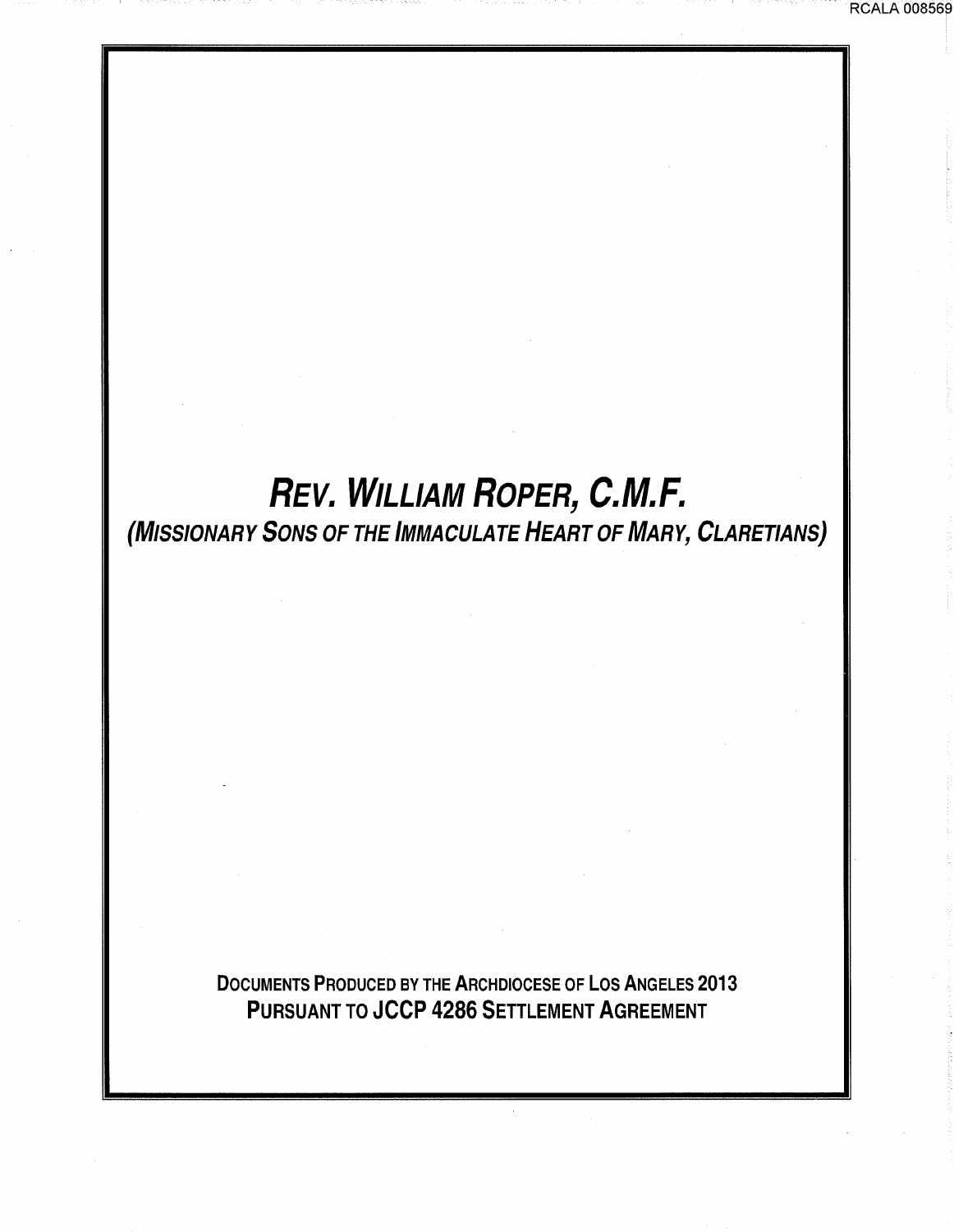## Vicar for Clergy Database

Clergy Assignment Record (Detailed)

## Rev William Roper, C.M.F.

Current Primary Assignment Birth Date Birth Place Diaconate Ordination Priesthood Ordination Diocese Name Date of Incardination Religious Community Ritual Ascription Ministry Status canon State Begin Pension Date

Claretian Missionaries Latin To Lay State Relig. Order Priest

Age: Deanery: 22 RCALA 008570

Incard Process  $\Box$ 

**Seminary Ethnicity** 

**Fingerprint Verification and Safeguard Training** 

Date Background Check Virtus Training Date

#### **Assignment History**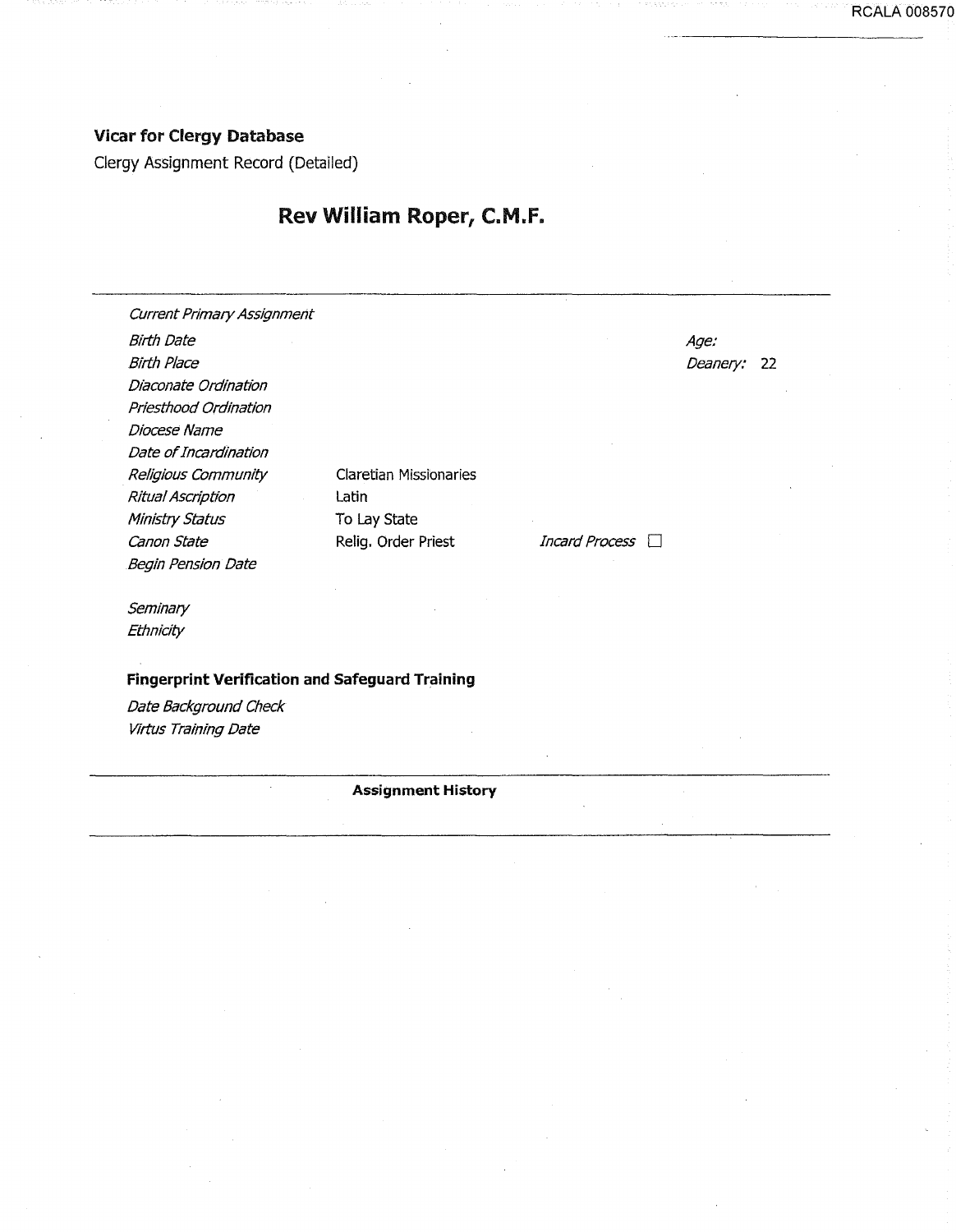RCALA 008571

To whom it may concern,<br>leto Wednesday "/16/93.<br>at 11:45pm. This is to the common the first time le trave untten obsiet my relationship (for lack of a better word) in the Father Roper. le remember He had Black or dark Brown have which he had slicked Back very reating His face also seemed we red to me, and be can never forget this glasses which were duck thick plastic - ever this CPP He wore a all Black outfut with a white I square on his Collar & there" Was some tyge of gold sin on his pocket He would sit me on her lap and stick his hands down my panties & touch<br>me and ask me if it belt<br>good. It would nod my dead undergnourd grave. He know in my heart he doe more and in Gods time - and Grocks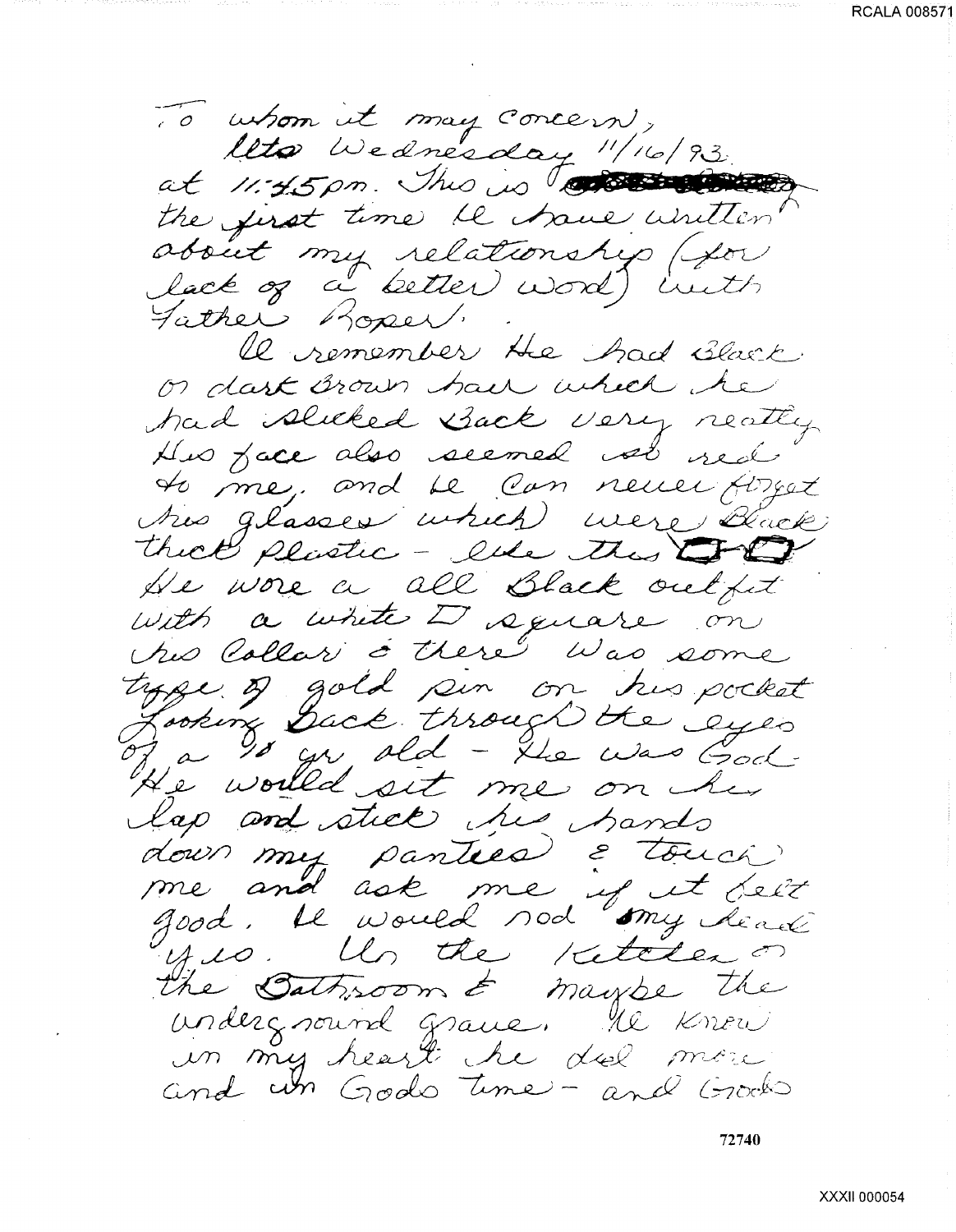will more maybe receiled This want on for a year and a half let got worse and il ment dyng. Hod schoes" The umpact this man had on me was propound to say the least. He Could never under stand very my mom and<br>Il always got in huse fights<br>when the would say "Correliesm 10 the only way, the Bight way" them but, le still am terrified Uknow Father Roper was just a very sick man! He even tale about What is Louis error understand why the fallt like Satan Was-going to get me - or inside of me or why sometimes when il saw Tesus on the Crusipe he would have an exercetion - Assure me fort.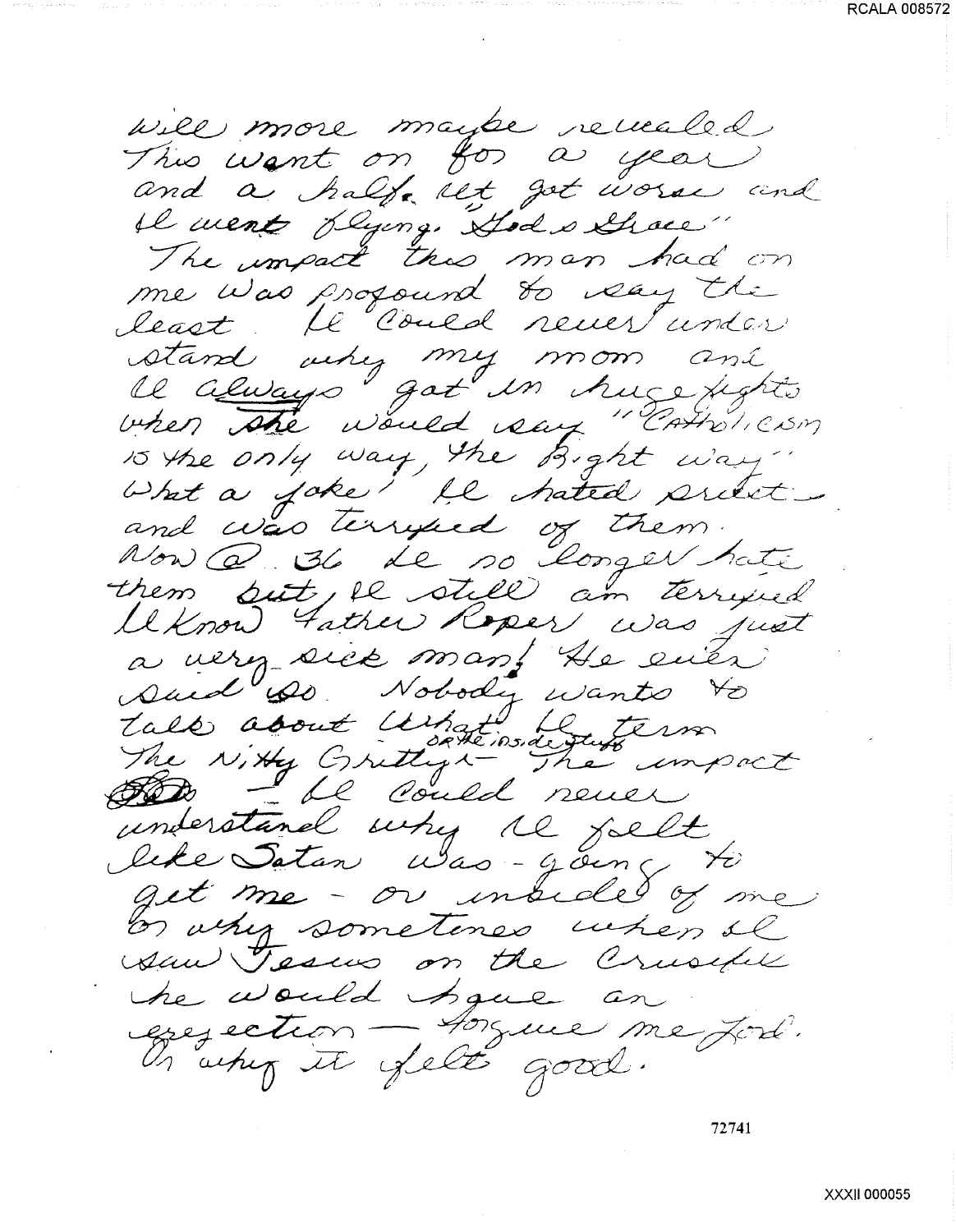On any when Le was young we would pretend to chop off Keno Renis - why the got Shysically aroused. B'ushy at age to be try where they have those

Ibd is a God of Groce -<br>you see back then behen it Check out and go flying!<br>Like a little angel 1905. have dreams of being in and God did not let me semember until 20+ years later. **REDACTED**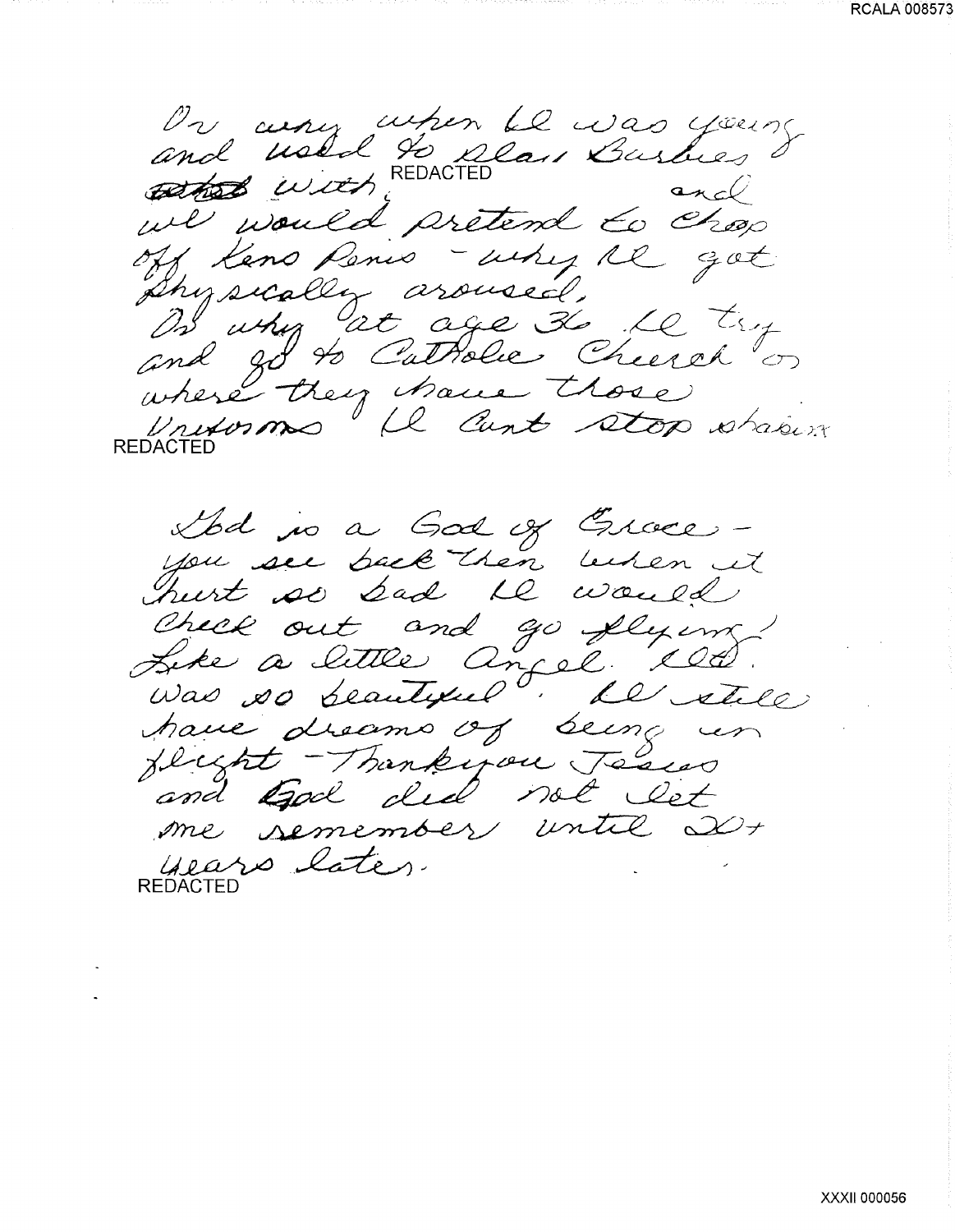REDACTED

l vas sitting in Coco. Saumo when the remembered. Le was un total shock! Il estell dont remember all and le am not sure il want to This 12 do know is God works All things for the good to those who believe He truly does I le would like thelp. He would like to do some speaking on behalf of the Church, or should be say for Sod the who are prest or about to become one and let them Know the "N, Hy Greetly" Begine Me de some tring. Le would is life through Christ and<br>his strength in the often math<br>and you dont have to become<br>of suit Happy or out for 4.8. What ever is true Right.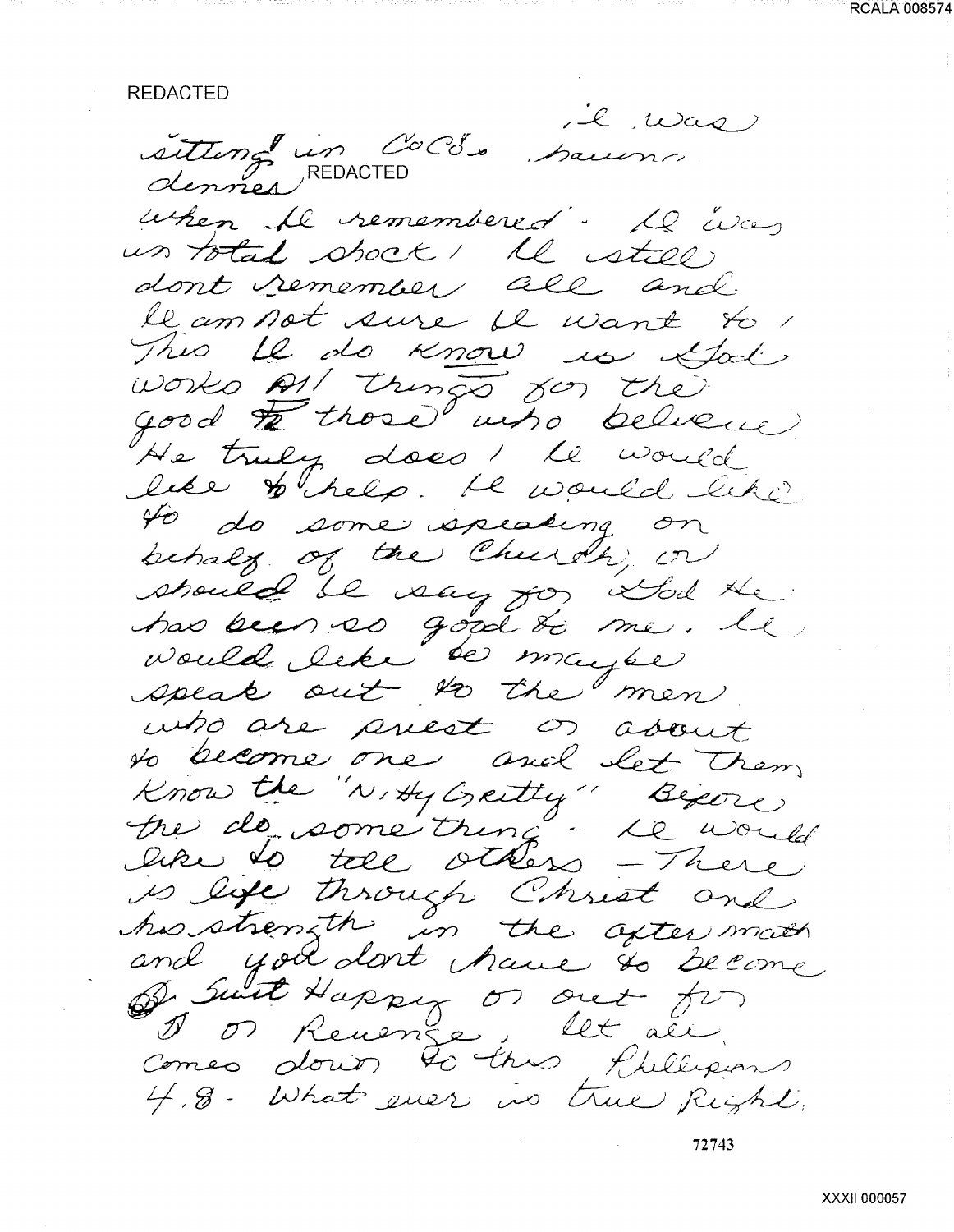RCALA 008575

Pure, poly, or of cood Report these tourgo" On as le me riard The Grass is not Greener on the other Side of the fence - Its greener on the Side you. Water  $\frac{1}{1}$  on. Lots now 12:30 pm - and Leim getting tired - il ask you<br>please to help with my<br>medical bills - past - present and future. Thats all's so be can finally get Well,<br>on the not so the outside stuff that Mg asm to conferes my feelings - Heck be had Bo Jelevig Words, il remembrer how be jelt - al would answer "Like Shit" Well Shit work a Jeeling - Il did not know uthat heelings were. Il REDACTED Rejection - il was extremely Sprees like you would not 72744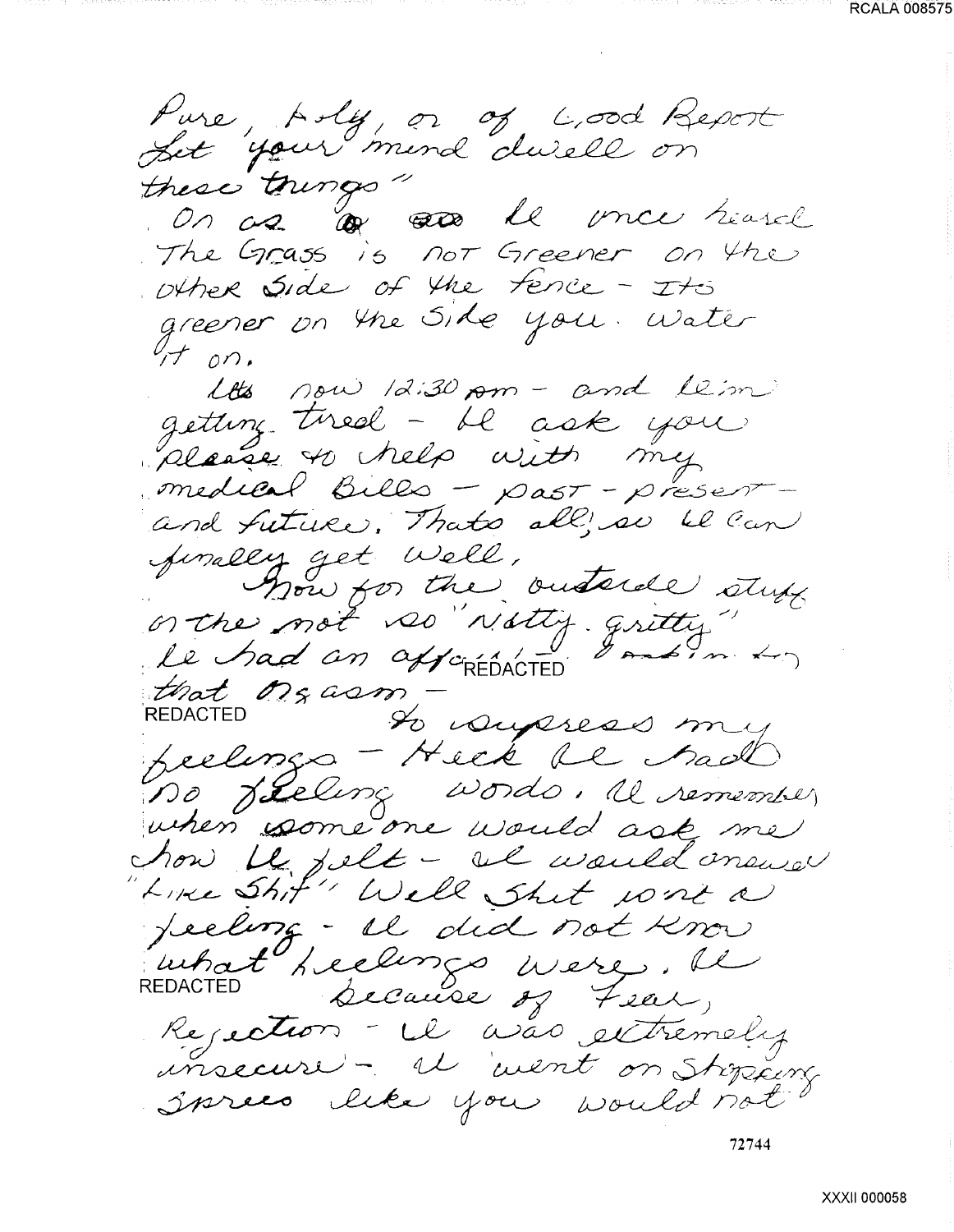believe, but not sor me (because all the time. The thought of trouching me and doing all these things to me was incompretensible. Il dronk even more, There were times when he could not handle lye-my husbands Kids or job - il yust stayed at some & tremaled al user so sure Satan was going to get me, or maybe he who already inside thats why at was ok for this prest to do these things to me. Inselly il dedited to show the San Dominguer Seminary to table to him- a Told Timer remembered Father Roper and told me he was excommunicated and the believed that the had moved to WAShington. Here Comes God Grace or a miracle if you uill - il dont solule what city is believe REDACTED . Le asked the operator for the number of a william 72745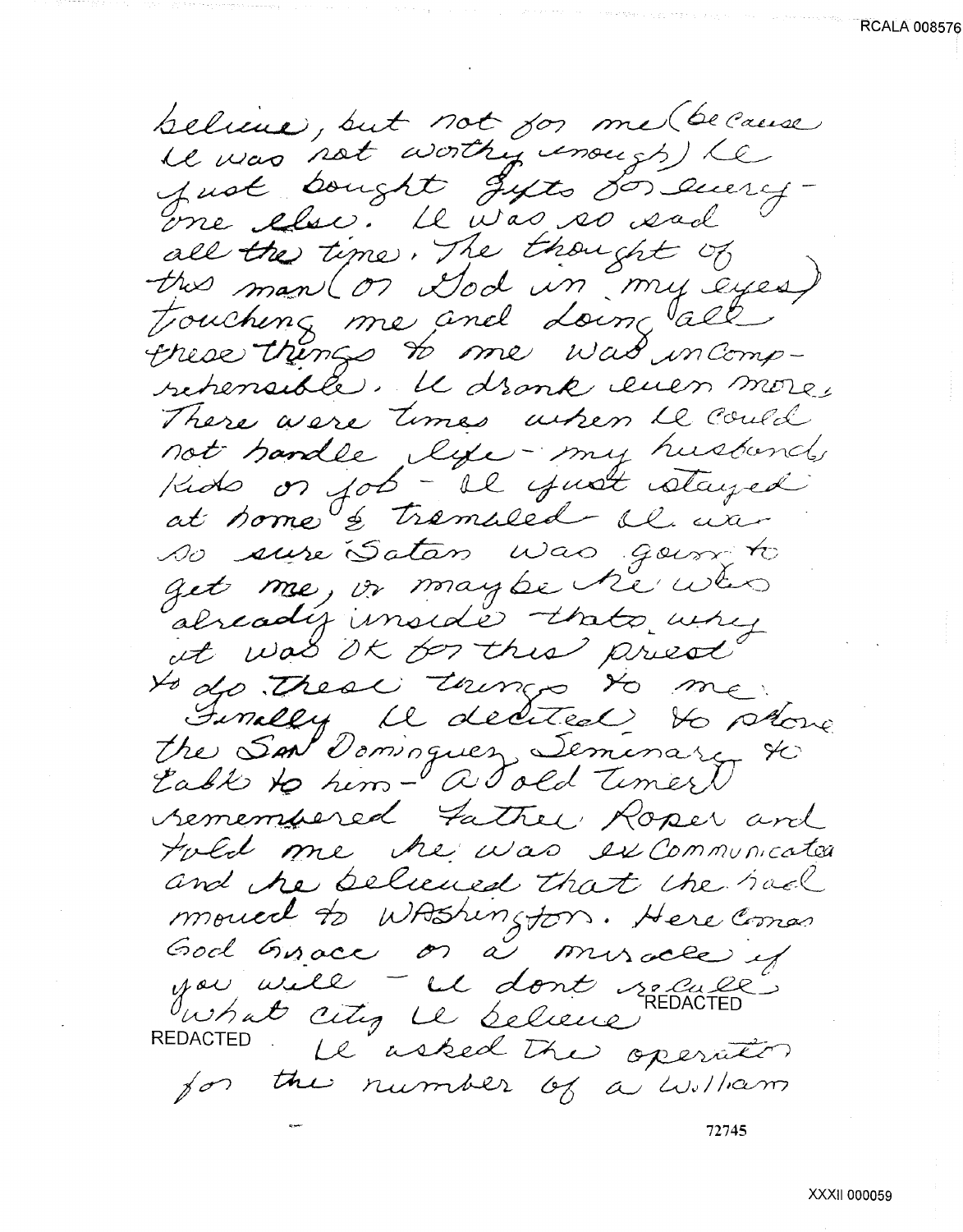**RCALA 00857** 

Roper, and she game it to me. Mac Da C. 211 afternoon. A yours man answesed the phone and le asked him if this was willian<br>Ropero home the said yes *J/70 pero mome one voice for* in Ca, 20 years ago and he said yes. This young man uas his Son. Le total since was this Son il told non REDACTED

REDACTED

REDACTED<br>a part of me did 'nt wast<br>to believe any of this was the phone. It told him who Le vas and did tre remembre me-he suid" yes" le asked him - Do you remember the things you did to me that he was a very sick man - and the was still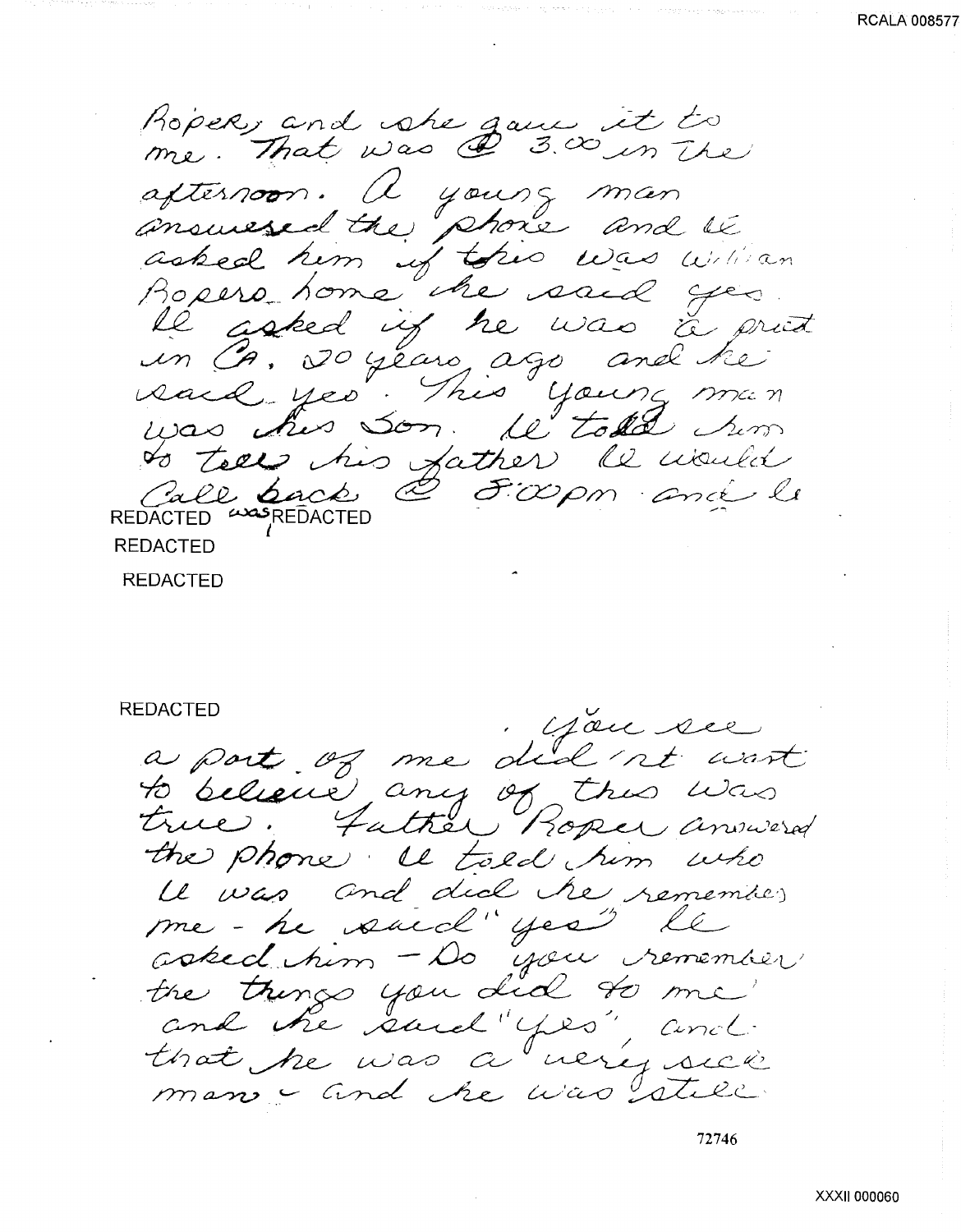un courrieling for it. He and had 2 boys<br>We spoke it siemed like was only 20 minutes or so.<br>He said the was soiry, and Le posque chem - (or @ least e that time le trought so) le Some more Could 12 Call him Kin reply was my and live hang up. Len'a Was it gaing Prazy and @<br>the same time le Was<br>terrified. My mind was Sacing.

**REDACTED**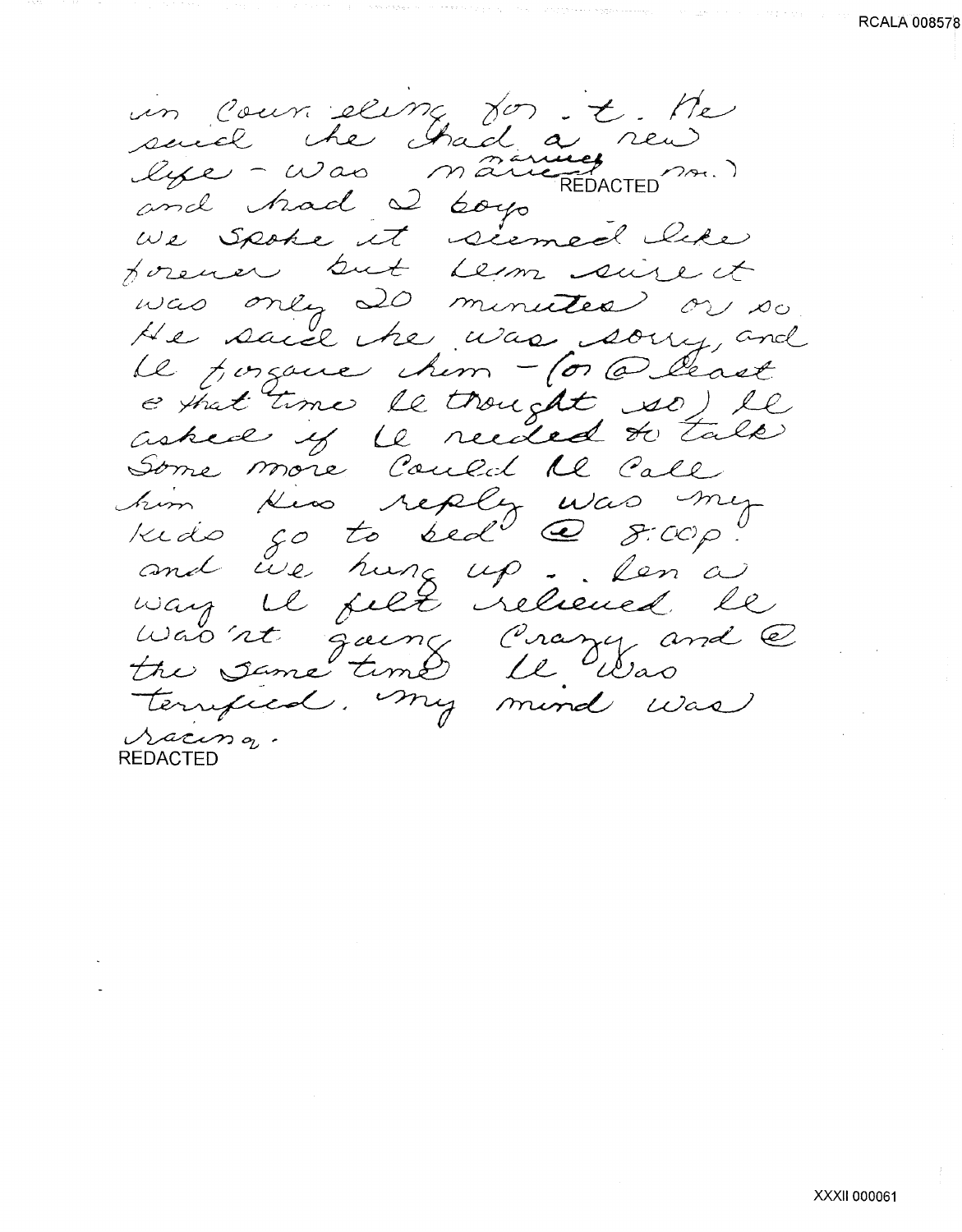le want to help Cirist who seems to get sensationalyser through the media with all the Hype on CAMAdic Priest, Child Molesoes" In Crods Namé" Where does it eni? Where do we draw the line. and say enough is enough trey are priesto or whit sues bad stuff happens and we Shouldn't Chastize Christianistic people. We should forgue. them as Christ dick for us, get some help is reeded. and get on with lye. And than now of this would have been in voir. Agann Le truly believe God works all things for the good to those Le know il chane more work to do in Counselin. but he can not expose to any more secure ass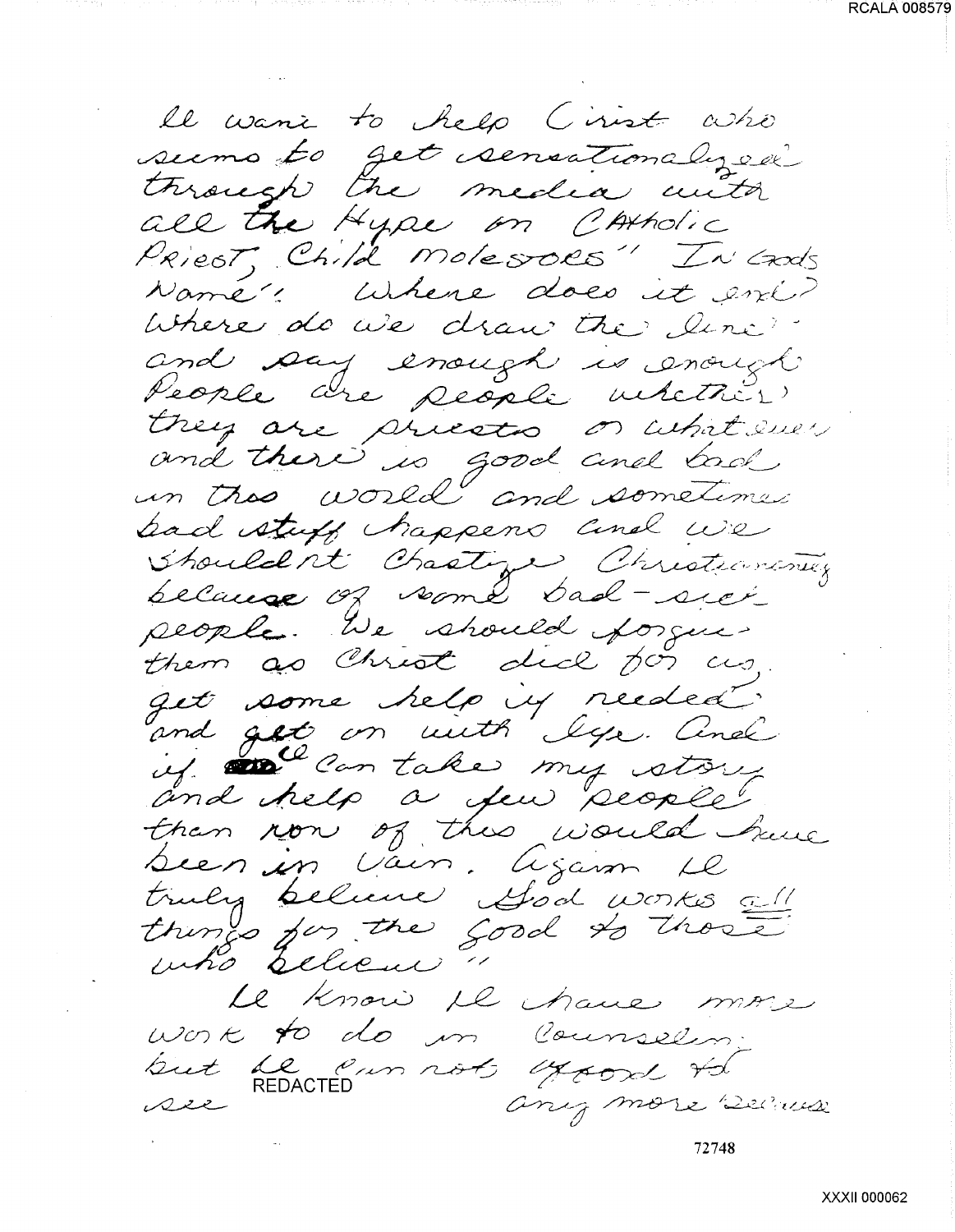**RCALA 008580** 

ue hai e Changed insurance on their list. It's been 6 no since le have seen her and il desparately reed to return to Counseling to REDACTED le ask you Please to help me, so il Can get better and se se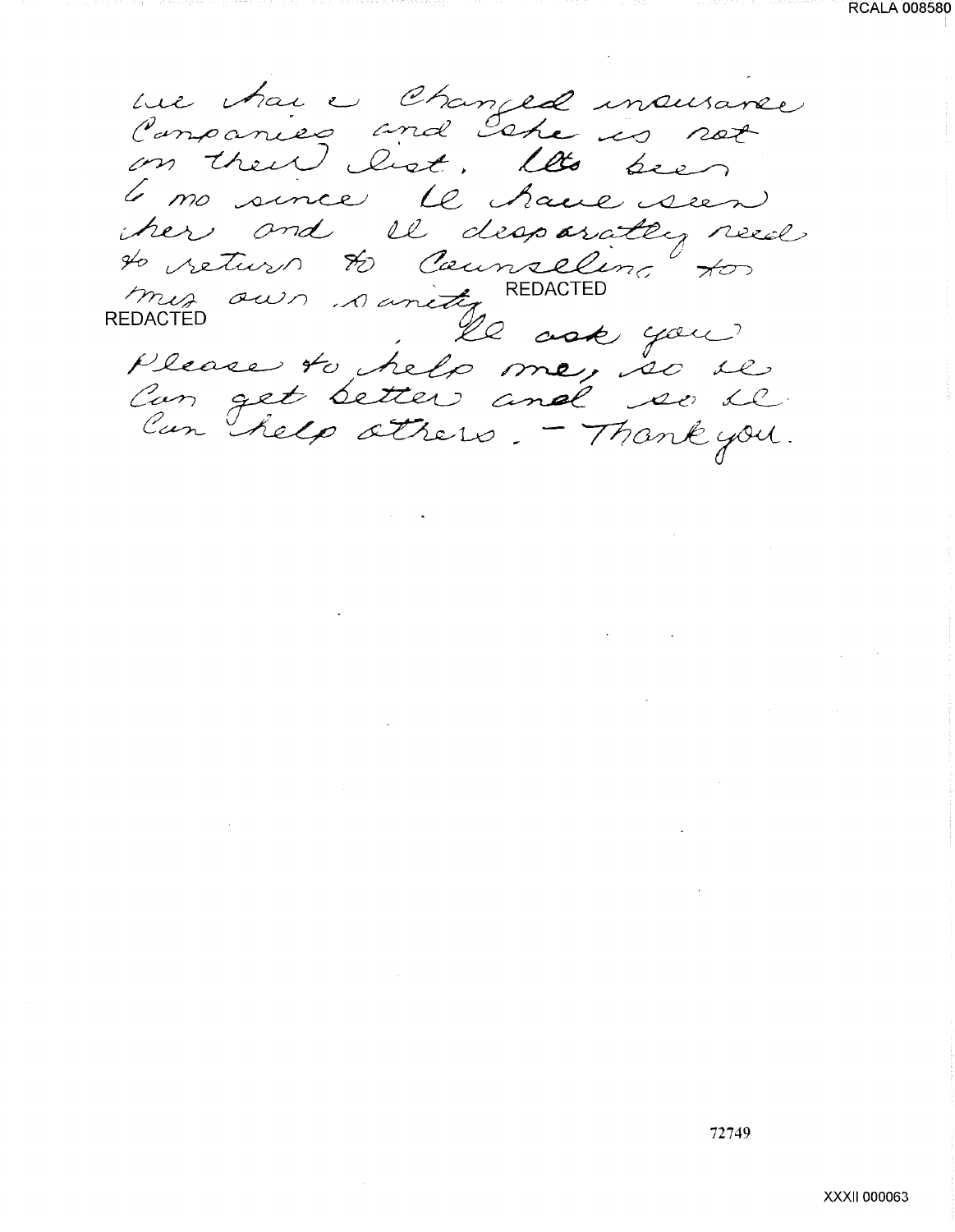REDACTED

November 18, 1993

RE: REDACTED

To Whom It May Concern:

REDACTED initiated treatment with me on November : 1989. At that time she was experiencing a highly agi:1· depression intensified by her recent recall of her repress wepression inconstruct by net research rooming of net respective to the referred to as Father Roper.

I believe that this molestation has had a significantly negative impact upon this woman's ability to function as a healthy adult. It has contributed to her low self esteem. *hec*  confused sexuality including marital difficulties, interse confusion towards her religious values, alcoholism, compulsive spending, and problems related to comfort in parenting. Much of her treatment has been focused towards resolving these issues.

If you should need further clarification please feel  ${fr-}$ . tc contact me.

Sincerely, REDACTED

72685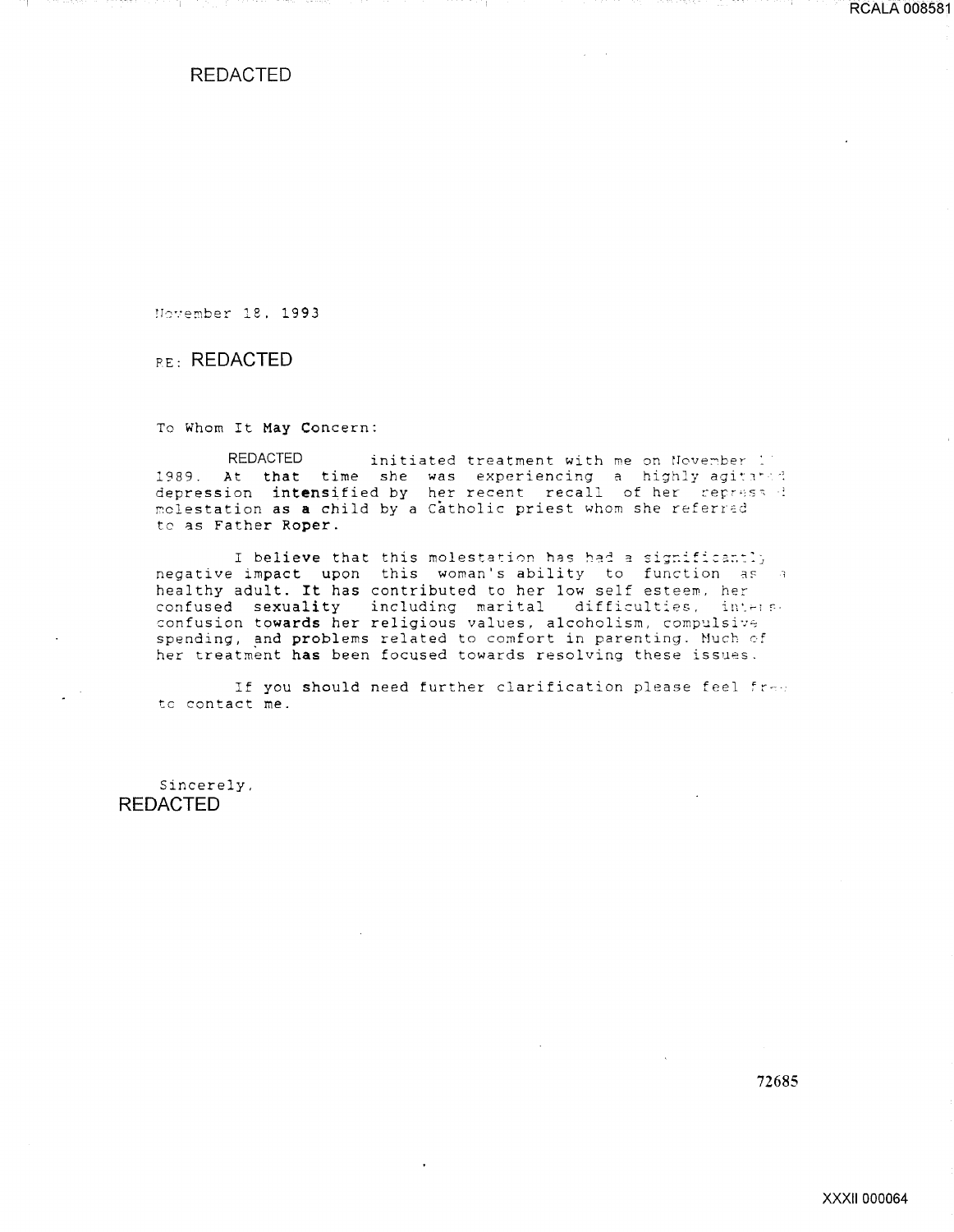

 $\frac{2}{3}$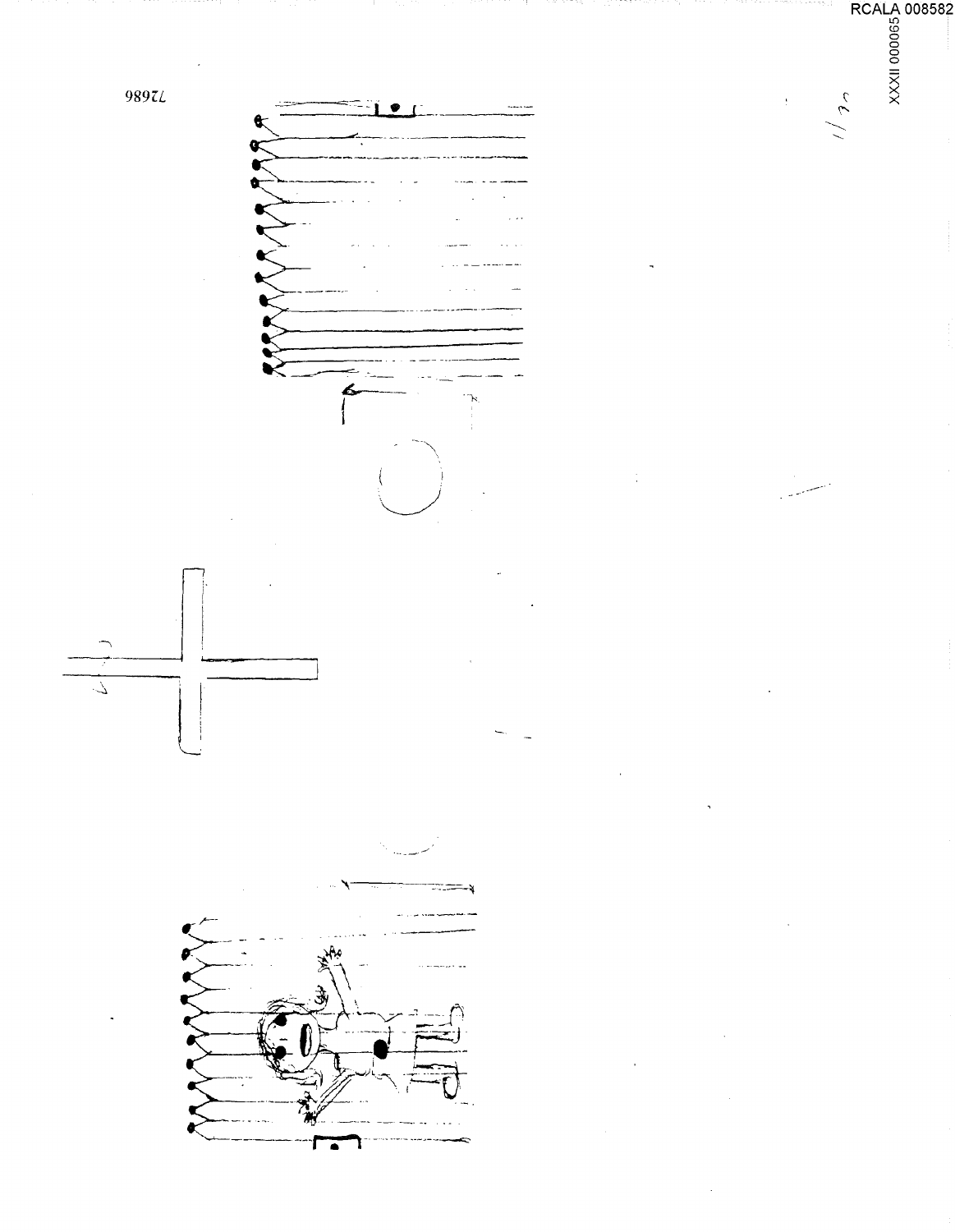Neverse, 24, 1953

## **REDACTED**

#### **REDACTED**

Frovincial Office Clarition 1115 Westchester Place The Andeles, Ca. 90019

Re: Father William Roper

## **Example REDACTED**

As per qui telephone conversation (on 11-13-53, thank () (lu fil (taki) the time to speak with me. I wish it were under tetter circumstances.

As per your request, I have enclosed my medical bill to date, which tatal \$13,540.00, This does not include the "Addiction Recovery" program I was in REDACTED - I belleve I was torn with this disease, henceforth, this is my rescriptibility. The bills I have enclosed are from 11/10/89 to 4/20/89. I would like you t nite this is one (1) year past the date of the statute of limitaions. I wanted the church to know I was not it this for the miney. I would like my medical sills paid, for both past the above arount and future. I am not seeking compensation for the damage dine to me. I believe this was a very side, priest, As I had told you previuosly, I contacted Father Rope, in Washington, he did senit to it, and said he was in cluncelling now for thus y. flem. I an alle if you check you will find this correct. I am also sule that if you check my Pacific Teleph we fill you will find a a DA ID thate conversation that took place. I do not know what the futur fills will be. I am sure Dy REDACTED as held us with this.

As far as my childeren are concerned, I would like to set up a allount for their counseling. As we him have Aetha Insurance the oc-pay is at \$30.00 per ression. The have each seen Dr. REDACTED Flench B times. I truly telle a trat they are also entiled to coopensation as I am sure only also aware that this is a "tricolo mwill cause and effect. If you kould like I could send you the till t par li we can figure out a flat anywhy.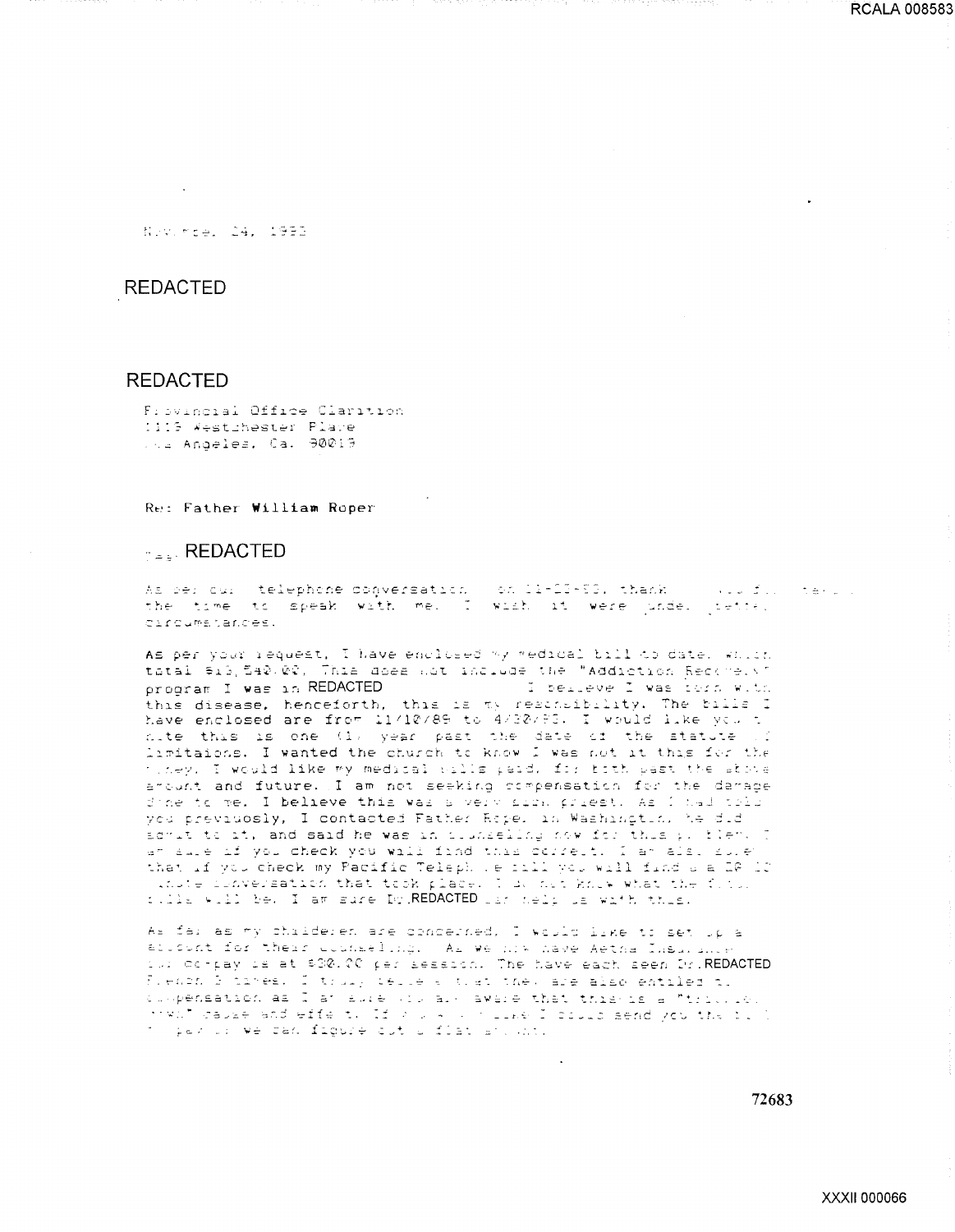with leference to the Cathrill Church, I would like to have rest. dut und let people kniw that whether you are a priest, the sore.<br>Il whatever, we are all human. And as we all know human bil where latenes. Cometimes big theires Father Roper did. My 17 a fulleve, is a wiracle from the buid all the way around. I is a t decessarily mean the thisnes Father Roper aid to me, f. is the y. the forguveness, the letting go, and the speaking th aeip other me definately a pift from God. He tells us \* God verks ALL things to the good for those who believe ".

I nave als, enclosed a let Repacted on Pr. REDACTED (190)  $\mathbb{Z}^{\mathbb{Z}^+}$  $\mathcal{L}^{\text{max}}_{\text{max}}$ 

I mank via for all if your help and assistance regarding must  $\Delta \tau$  to  $\omega_{\rm{max}}$ 

**REDACTED** 

 $\sim 200$  km  $^{-1}$ 

72684

 $\bar{\mathcal{A}}$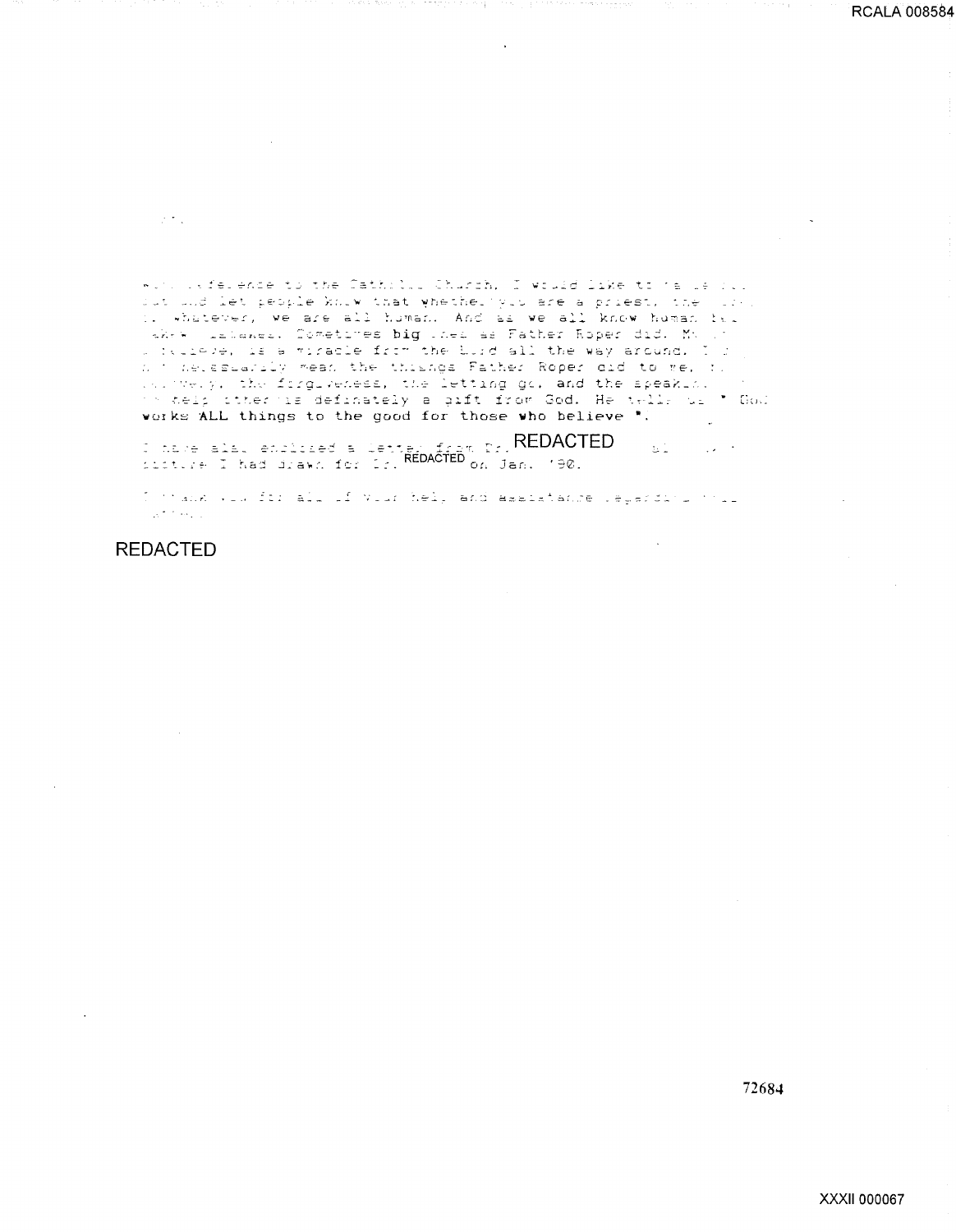December 06, 1993

REDACTED

Father Tim Dyer 1531 West 9th Street Los Angeles, Ca. 90015-1194

Re: Father William Roper

Dear Father Dyer:

Thank you eo much for taking the time to meet vith *me* last Monday, as per your suggestion, I revised my letter and I am enclosing a copy of it. Hopefully all is in order.

Can you please call Father REDACTED to let .him knov you vill be assisting *me* in this matter.

Thank you for all of your help and understanding regarding this matt&r.

Sipcerely,  $/$   $/$ REDACTED

encl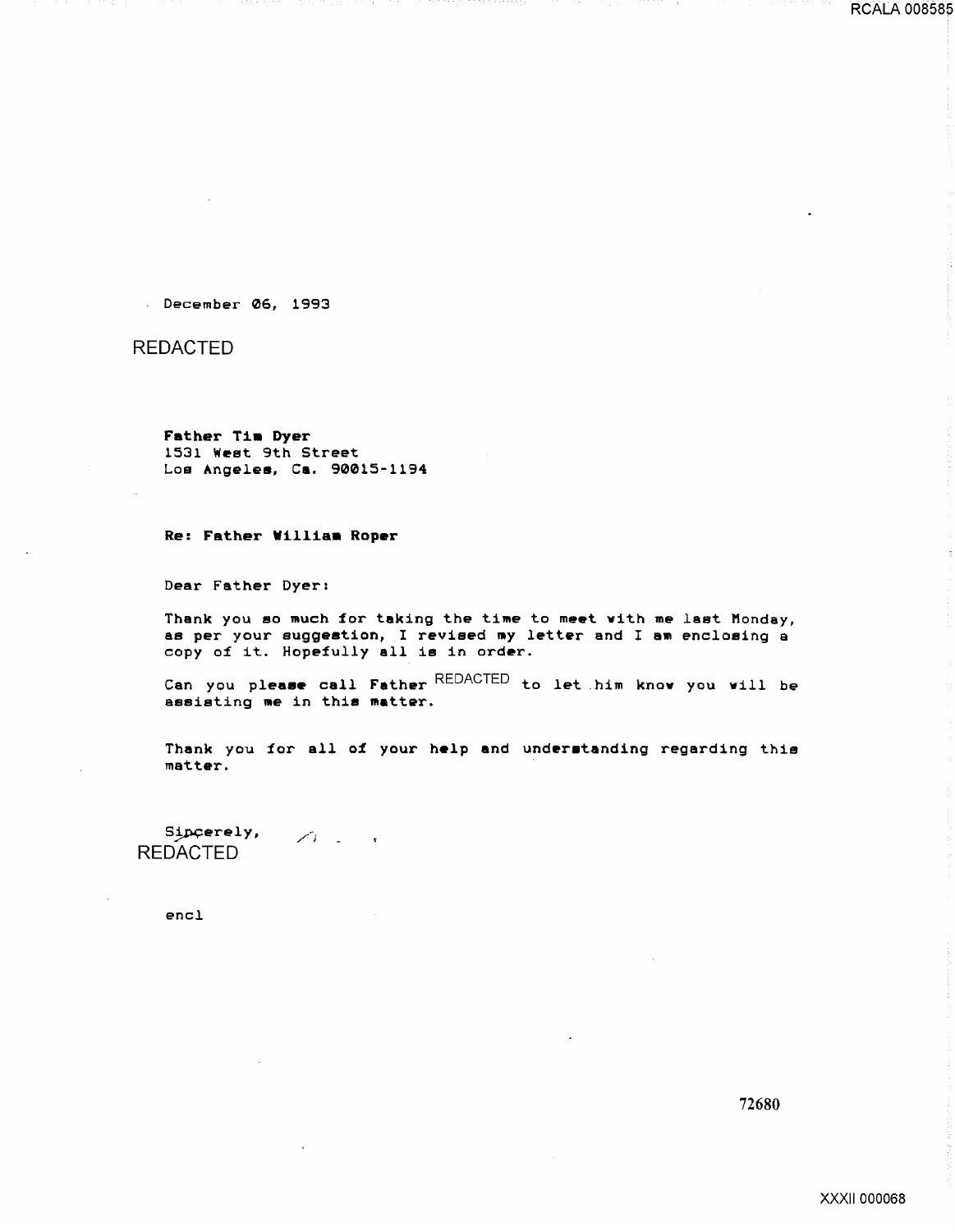## REDACTED

December 06, 1993

REDACTED

Clarition Provincial Office 1119 Westchester Place Loa Angeles, Ca. 90019

Ret Father Villiaa Roper

Dear Father Martins,

As per our telephone conversation on  $11-23-93$ , thank you for taking the time to apeak with me. I wish it were under better circumstances.

As per your request, I have enclosed my medical bills to date. The total is #13,540.00. I have also enclosed a letter from Dr.<br>REDACTED . a picture I drew in 1/90. and a journal of min , a picture I drew in  $1/90$ , and a journal of mine describing a little of what happened to me as a result from Father Roper molesting me. I am requesting my medical bills, past, present and furture to be paid.

I vould also like the church to pay for my childerene medical bills they have a  $$30.00$  co-pay and each (2) of them have been seen by<br> $pr.$  REDACTED  $-3$  times each . If you would like we can either 3 times each . If you would like we can either mail you the bills as they come in, or we can figure out a flat amount based on the doctors opinion.

Father, as per Father Dyers suggestion here are the facts:

- 1> When I first started to remember about Father Roper I was in shock, and that is when I started counseling, not after.
- 2> Father Roper vas reported to the state of Washington as a possible sex offender in Nov. 1989. I am in the process of obtaining a copy or number of that report for your records.
- 3> I contacted Father Roper sometime around the latter part of 1989 he did admit to molesting me. Said he was a "very sick man, and he is still in counseling now for this".

72681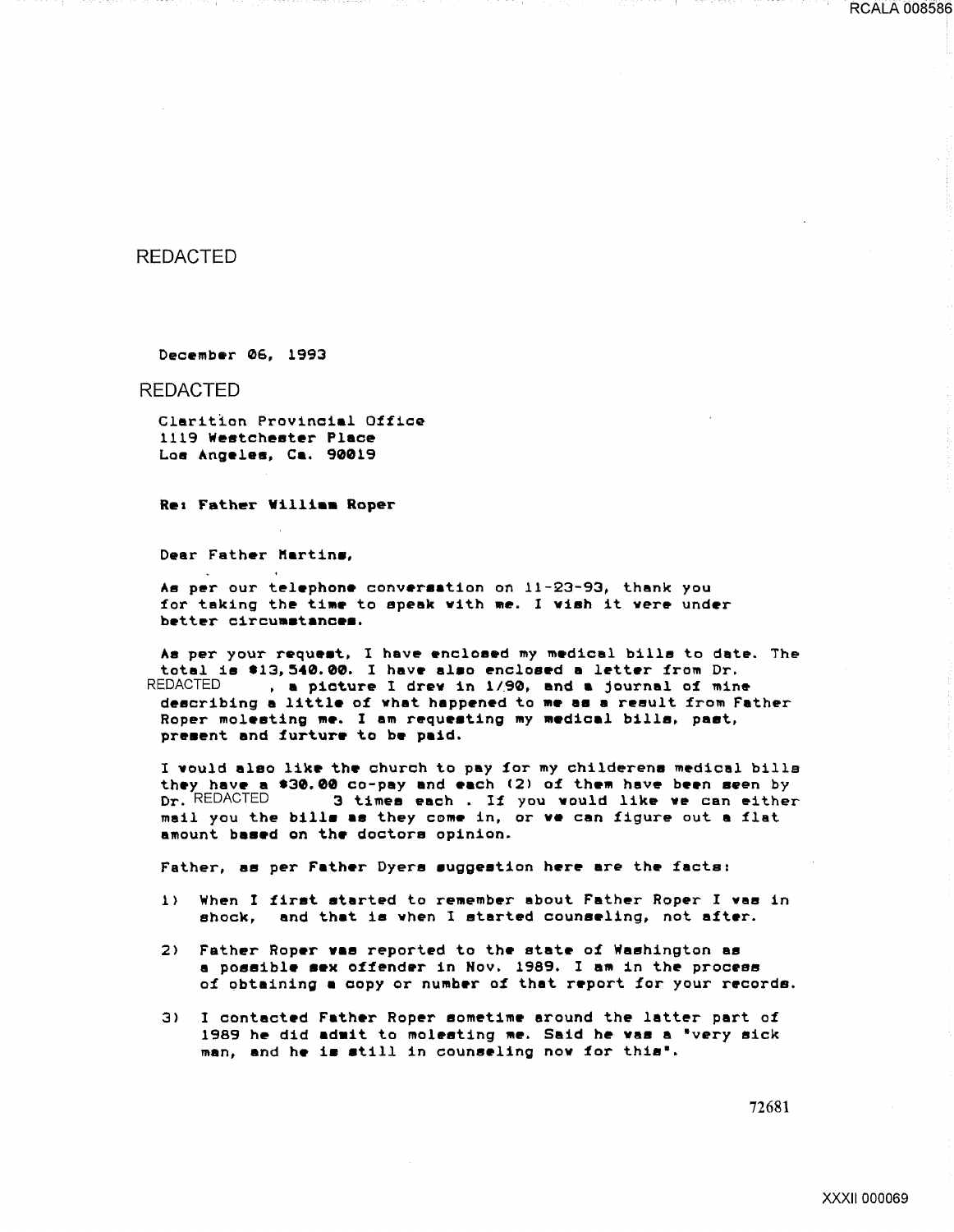$cont. \ldots$ page 2

4> I have contacted Pacific Telephone to obtain a copy of my bill showing I did call Father Roper. I spoke with REDACTED who informed me that the Church would have to obtain a suponena, and take it to telephone security office in Los Angeles. They will then give you a copy of the bill. The only other vay is for me to hire a attorney and have the attorney suponena the bill, and since I am only requesting my medical bills be paid I hope you can request the above.

With reference to my appointment with Father Tim Dyer on 11-29-93, I was sorry you could not make the apoointment. As per his request I will be sending a copy of this letter to him, and I ask for a reply to my letter no later than 12-20-93. This would be greatly appreciated.

Thank you for your assistance regarding this matter. Please feel free to call me.

Sincerely, REDACTED

encl.

----- -

REDACTED home

 $\degree$  cc: Father Tim Dyer

work

72682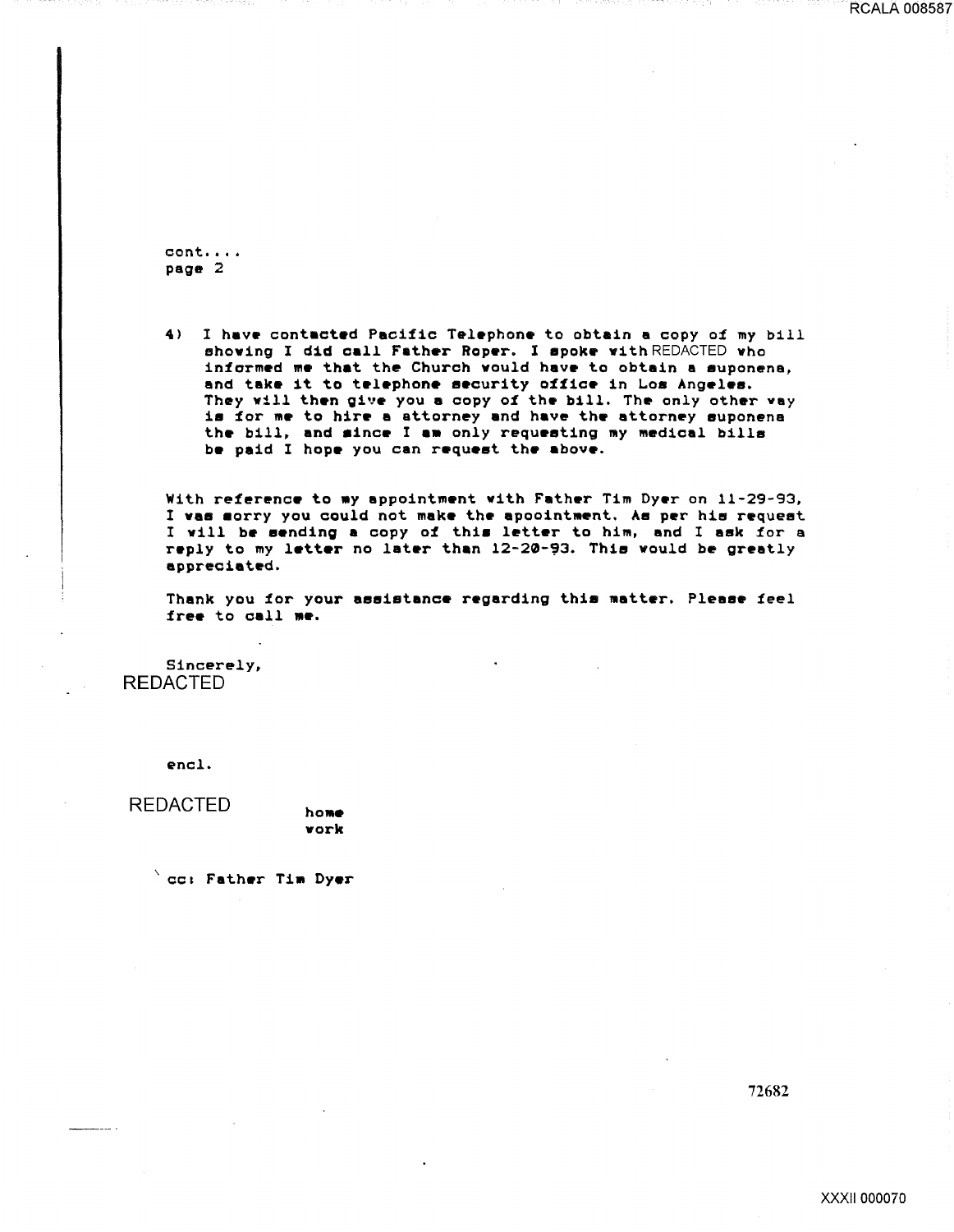





Archdlocese of Los Angeles

Office o( Vicar for Clergy (213) ZSI-3284

1531 'Nest Nlnm Street

Los Angeles Callfomld 90015-1194

December 7, 1993

#### REDACTED

Claretian Provincial Office 1119 Westchester Place Los Angeles, CA 90019

Dear REDACTED

As you know, I met on November 29 with Ms. REDACTED who alleges that she was molested by Father William Roper. In explained to her the distinction of jurisdictions in this matter, i.e., that I would at your reguest be of any assistance possible.

Ms.REDACTED·showed me a draft of a letter she plans to send to you, and I understand that you requested she write such a letter.

While she has contacted Father Roper at one point during the past year, she did not think to ask him to pay her medical bills, as she supposed that responsibility belonged to the Order. I explained to her that the Order would hold Father Roper responsible, but she will ask you to make the next contact with him, as she feels emotionally unable to do that.

I do want to be of any help I can in this case, and I would appreciate--for the records of the Archdiocese, inasmuch as we have now been put on notice--a report from you indicating the steps you are taking, in the event that you do not involve me personally in those steps.

Sincerely yours in Christ,

(Rev. Msgr.) Timothy J. Dyer Vicar for Clergy

#### REDACTED

Pastoral Regions: Our Lady of the Angels San Fernando San Gabriel San Pedro Santa Barbara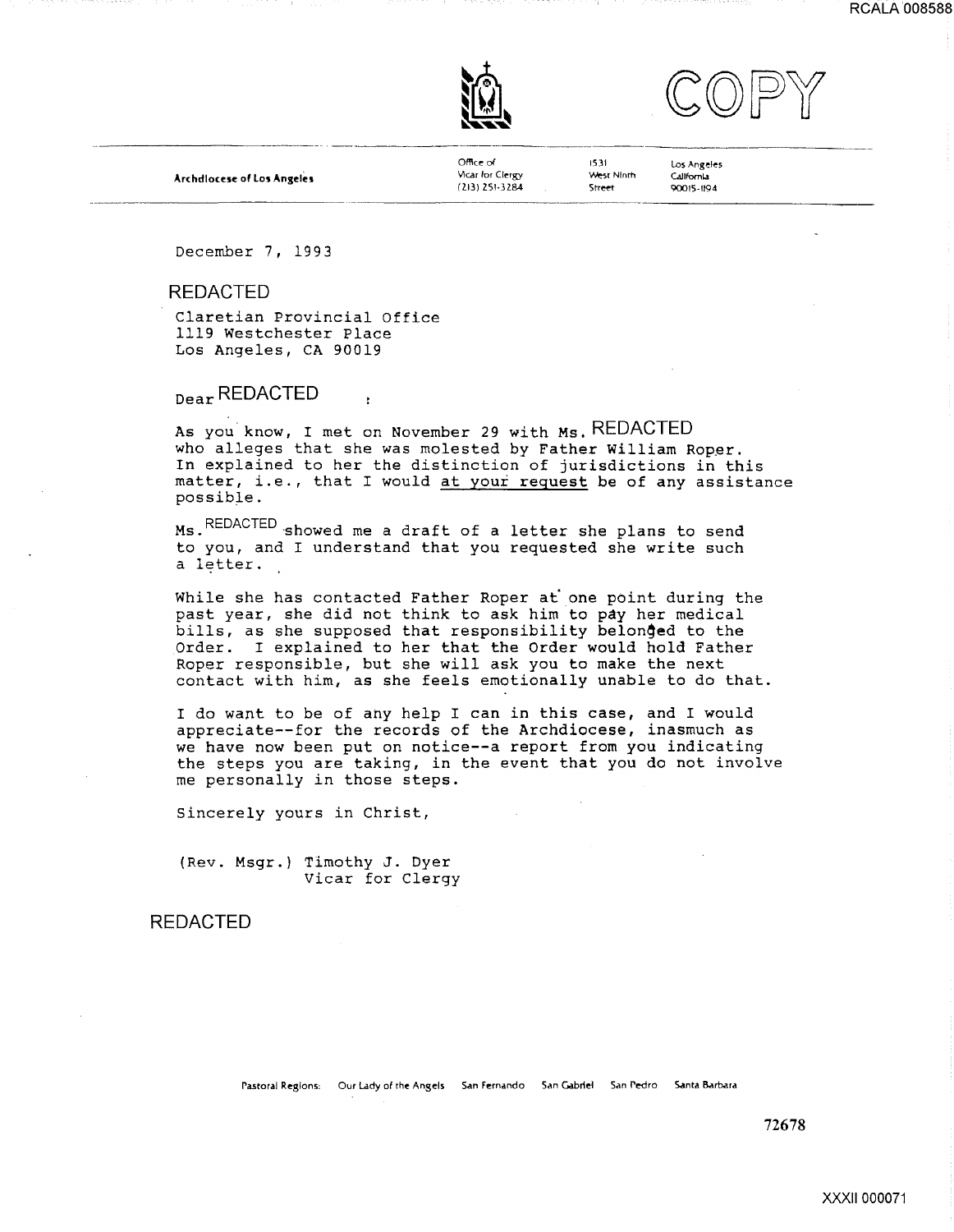

I started to remember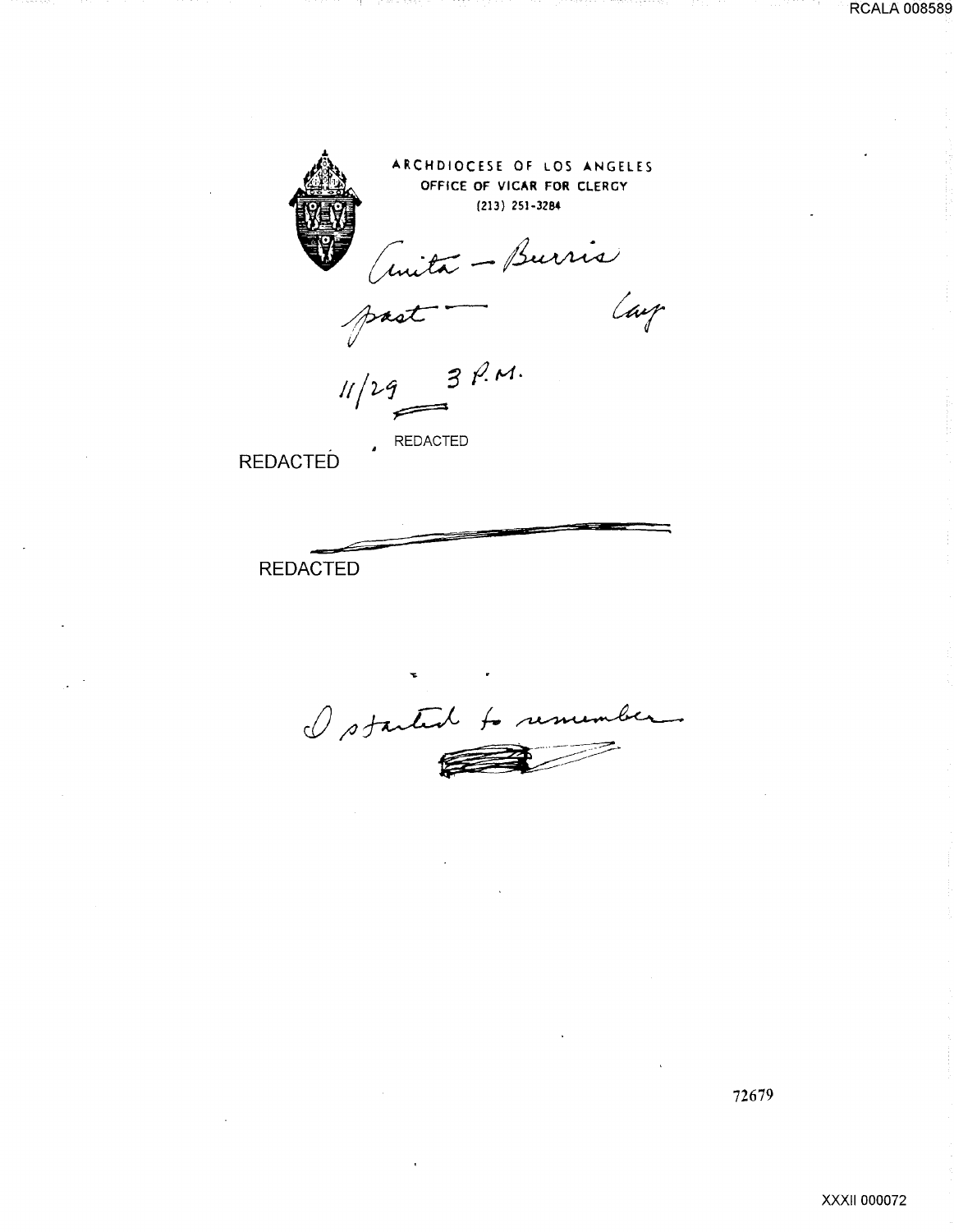### **CLARETIAN** December 15, 1993 **MISSIONARIES**

REDACTED

Dear<sup>REDACTED</sup>

The peace and love of Our Lord Jesus be with you.

The following is in response to our telephone conversation on November 23, 1993, and your letter, dated December 6, 1993. Thank you for sending me the information regarding your situation. I pray that full healing may come to you.

I have made an investigation of William Roper's history with the Claretian Missionaries. I have found no record and have no knowledge of any sexual misconduct with minors by William Roper when he was a Claretian. This does not mean he did not have any sexual misconduct but that the Claretians were not aware of any misconduct. In your telephone call you seemed to insinuate that the Claretian Missionaries were responsible for the sexual abuse you said you suffered from William Roper. William Roper would be the person solely responsible for his actions. The Claretian Missionaries cannot be respensible for actions they knew nothing about.

The following are the facts regarding William Roper's leaving the Claretians: Our records show that William Roper requested and was given a three months' leave. of absence starting June 7, 1973. On June 17, 1973, he asked for laicization from the priesthood and separation from the Claretians because he wanted to get married. Attempts were made by the Provincial of the Claretians asking William Roper to think his decision over carefully because of his hasty decision. The paperwork for the process of laicization began shortly afterwards. Laicization and seoaration from the Claretians was officially granted to William Roper onREDACTED William Roper's REDACTEDwas validated in the Catholic Church on KEUAU 1 EU He had been civilly married sometime before this date and that action of civil marriage would have excommunicated him from the Catholic Church at that time.

The Claretian Missionaries hold that all forms of child abuse are intrinsically evil and immoral. Although pedophilia may be classified as a disease, the Claretians unequivocally hold that we neither condone nor justify pedophilia or any

THE CONGREGATION OF SONS OF THE IMMACULATE HEART OF MARY OF THE WESTERN PROVINCE, INC.<br>1119 WESTCHESTER PLACE, LOS ANGELES, CALIFORNIA 90019 1119 WESTCHESTER PLACE, LOS ANGELES, CALIFORNIA 90019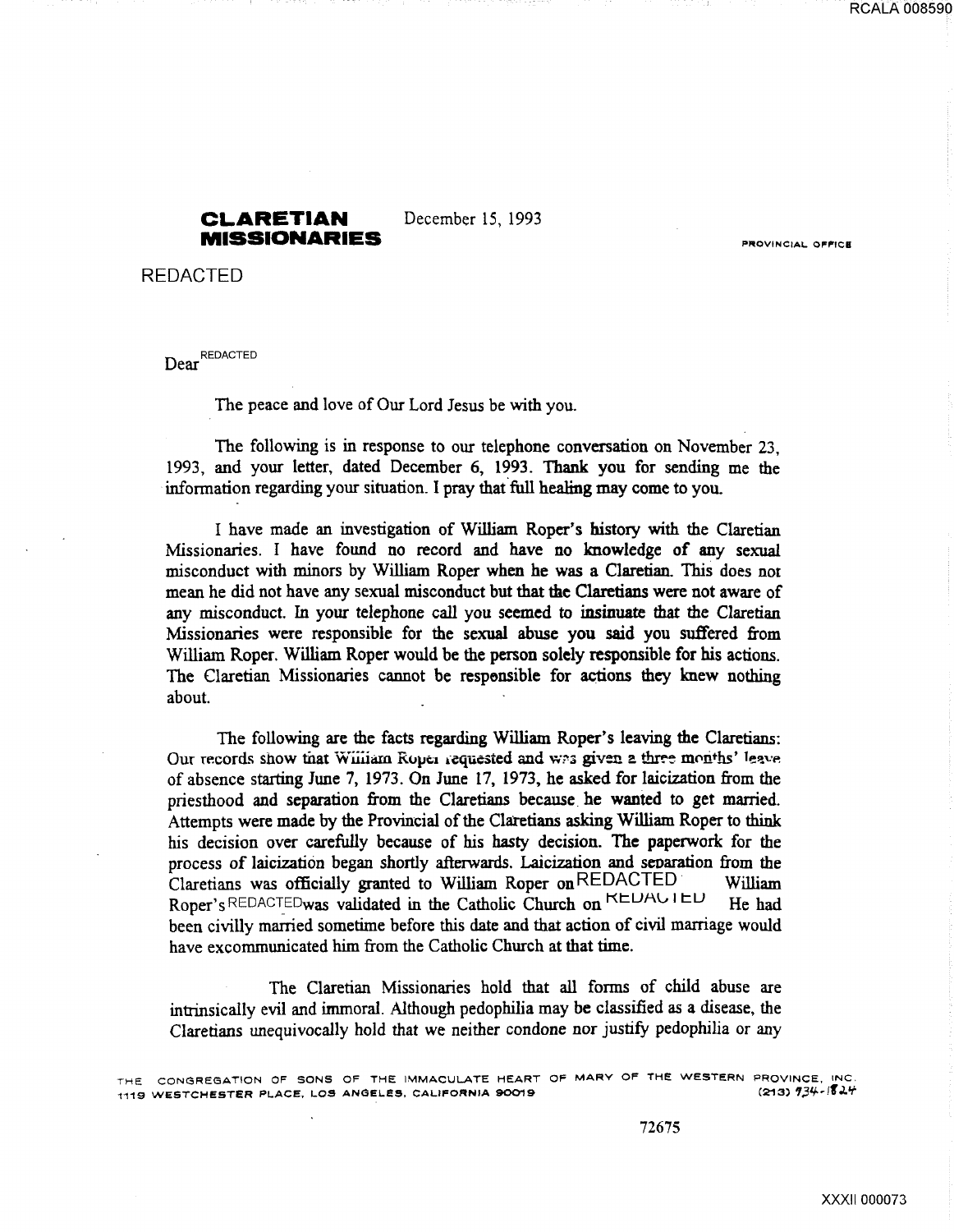other form of child abuse. In fact, the Claretians will not tolerate any expression of sexual misconduct perpetrated by their priests, deacons, brothers, or seminarians. Accordingly, the Claretians will make every effort possible to ensure that no applicant with a proclivity toward the abuse of minors (or anyone) is ever admitted to candidacy, novitiate, profession, or ordination.

The Claretians are aware that, from time to time, an individual (the "accuser") may come forward alleging that a former Claretian abused him or her in the past, specifically while the former Ciaretian was still a member of the Claretians. In such a case, the Claretians will make every good faith effort to locate the accused, former Claretian, so that the accuser, should he or she so desire, may confront him with the accusation. Should the accuser demand or request restitution, counseling, money, or any form of valuable consideration (the "demand"), the policy of the Claretians is for the accuser to make the demand of the accused, former Claretian. The Claretian Missionaries are in no way responsible for satisfying such demand. If the accused, former Claretian is, in fact, guilty of the accusation made by the accuser, the Claretians believe that the accused, former Claretian is solely responsible for satisfying such demand. This is only just and right.

Therefore, with your pennission, I will send William Roper the demand you sent me along with your address so that he may respond to it.

I pray that you may be relieved of all the hurt that you are experiencing so that you may be completely healed. ·

> Sincerely, REDACTED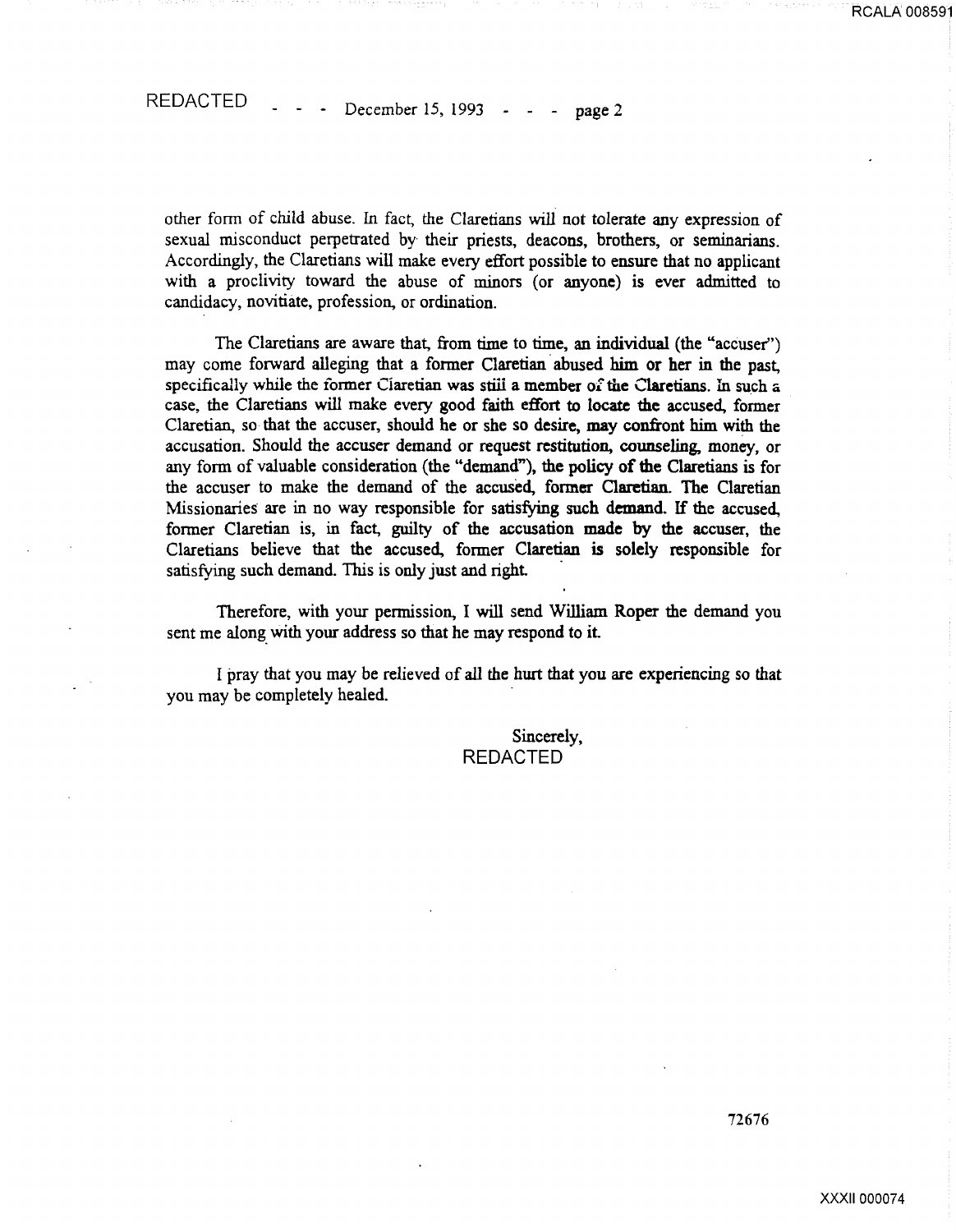#### ~x., Msgr. Craig A.

| From:    | <b>REDACTED</b>                   |
|----------|-----------------------------------|
| Sent:    | Wednesday, March 27, 2002 7:10 PM |
| To:      | Cox, Msgr. Craig A.               |
| Subject: | <b>REDACTED</b>                   |

I received a call on the 1-800 hotline from Ms.REDACTED on Tuesday, March 26, 2002. I spoke with her this evening. She reported that she was sexually molested by Fr. William (Bill) Roper. This occurred when she was approximately 8 years old and occurred repeatedly over a two year period, 1968-1969. She stated that the abuse occurred at "Claretville Seminary." She could not recall the exact location, she however believed in was in near Laurel Canyon.

Ms. REDACTED remembered that she had told her parents about the abuse and they spoke with someone in authority. She did not recall who. Fr. Roper was removed from the seminary soon after.

She has been through "years and years" of therapy and is looking to be reimbursed for her expenses. She has already contacted an attorney and is exploring a lawsuit. She inquired about the statute of limitations.

Approximately thirteen years ago, she called the Los Angeles Chancery Office and was given the contact information for him. She contacted him in Seattle and arranged to meet with him. She stated that he admitted abusing her and two other children. He was married at the time of the meeting and had two children. He shared with her that he was sent to treatment in Arizona for his behavior. "They gave him help but didn't give me anything."

I looked up Father Roper in access, he is a Claritian. He was layasized.

She would like to be contacted tomorrow afternoon at work if possible. Her work number is REDACTED<br>REDACTED<br>Her home number is REDACTED Her home number is REDACTED

RCALA 008592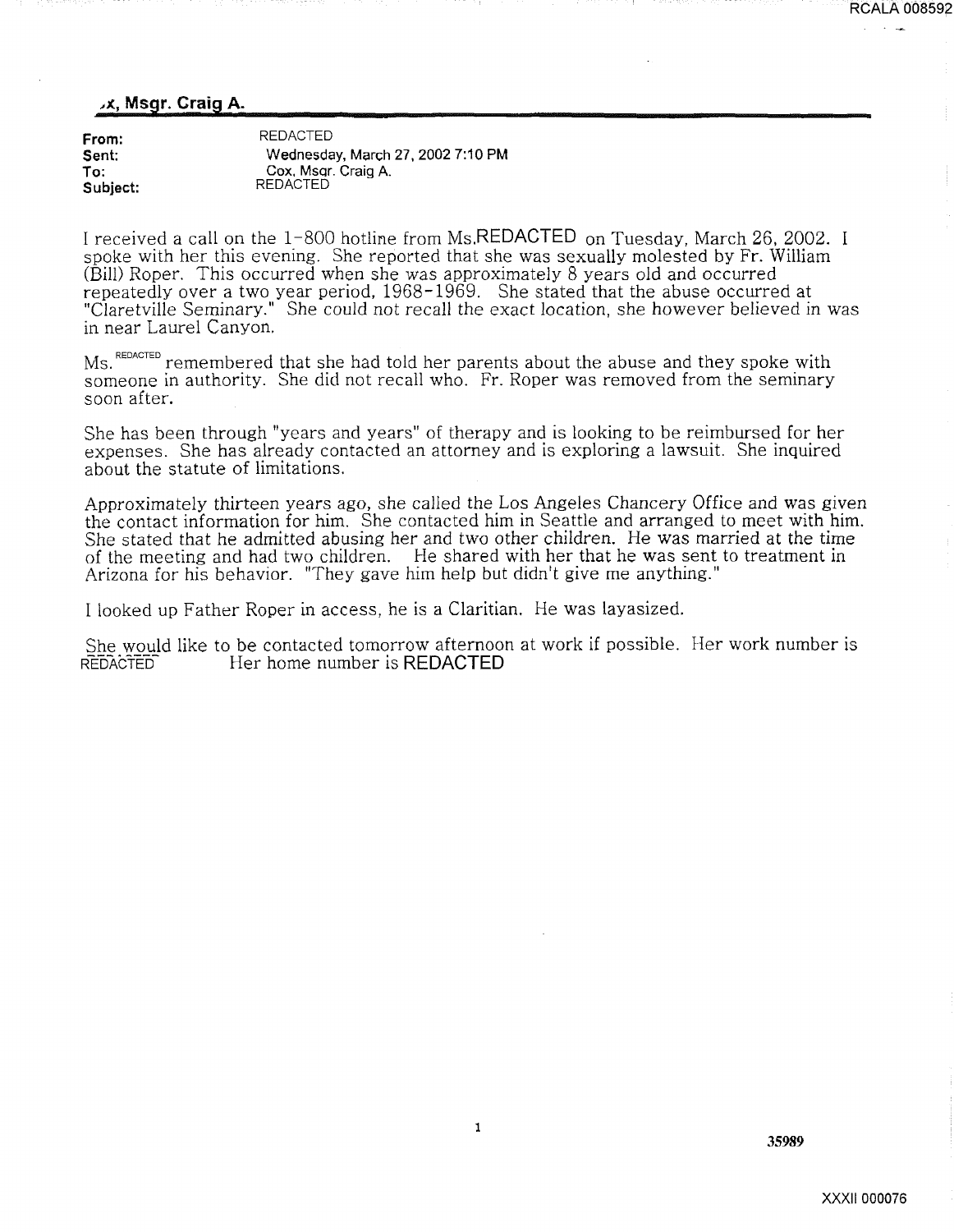#### ,x, Msgr. Craig A.

| From:    | <b>REDACTED</b>                   |
|----------|-----------------------------------|
| Sent:    | Wednesday, March 27, 2002 7:10 PM |
| To.      | Cox, Msgr. Craig A.               |
| Subject: | <b>REDACTED</b>                   |

: received a call on the 1-800 hotline from  $\sf{REDACIED} \rightarrow$  on Tuesday. March 26, 2002. I spoke with her this evening. She reported that she was sexually molested by Fr. William (Bill) Roper. This occurred when she was approximately  $8$  years old and occurred. repeatedly over a two year period.  $1968-1969$ . She stated that the abuse occurred at "Claretville Seminary." She could not recall the exact location, she however believed in  ${\rm was}$ in near Laurel Canyon.

REDACTED remembered that she had told her parents about the abuse and they spoke with someone in authority. She did not recall who. Fr. Roper was removed from the seminary soon after.

She has been through "years and years" of therapy and is looking to be reimbursed for her expenses. She has already contacted an attorney and is exploring a lawsuit. She inquired about the statute of limitations.

Approximately thirteen years ago. she called the Los Angeles Chancery Office and was given the contact inforrriation for him. She contacted him in Seattle and arranged to meet with him. She stated that he admitted abusing her and two other children. He was married at the time of the meeting and had two children. He shared with her that he was sent to treatment in  $\rm Arizon$  for his behavior. "They gave him help but didn't give me anything."

Hooked up Father Roper in access, he is a Claritian. He was layasized.

She would like to be contacted tomorrow afternoon at work if possible. Her work number is REDACTED Her home number is REDACTED

 $\,1\,$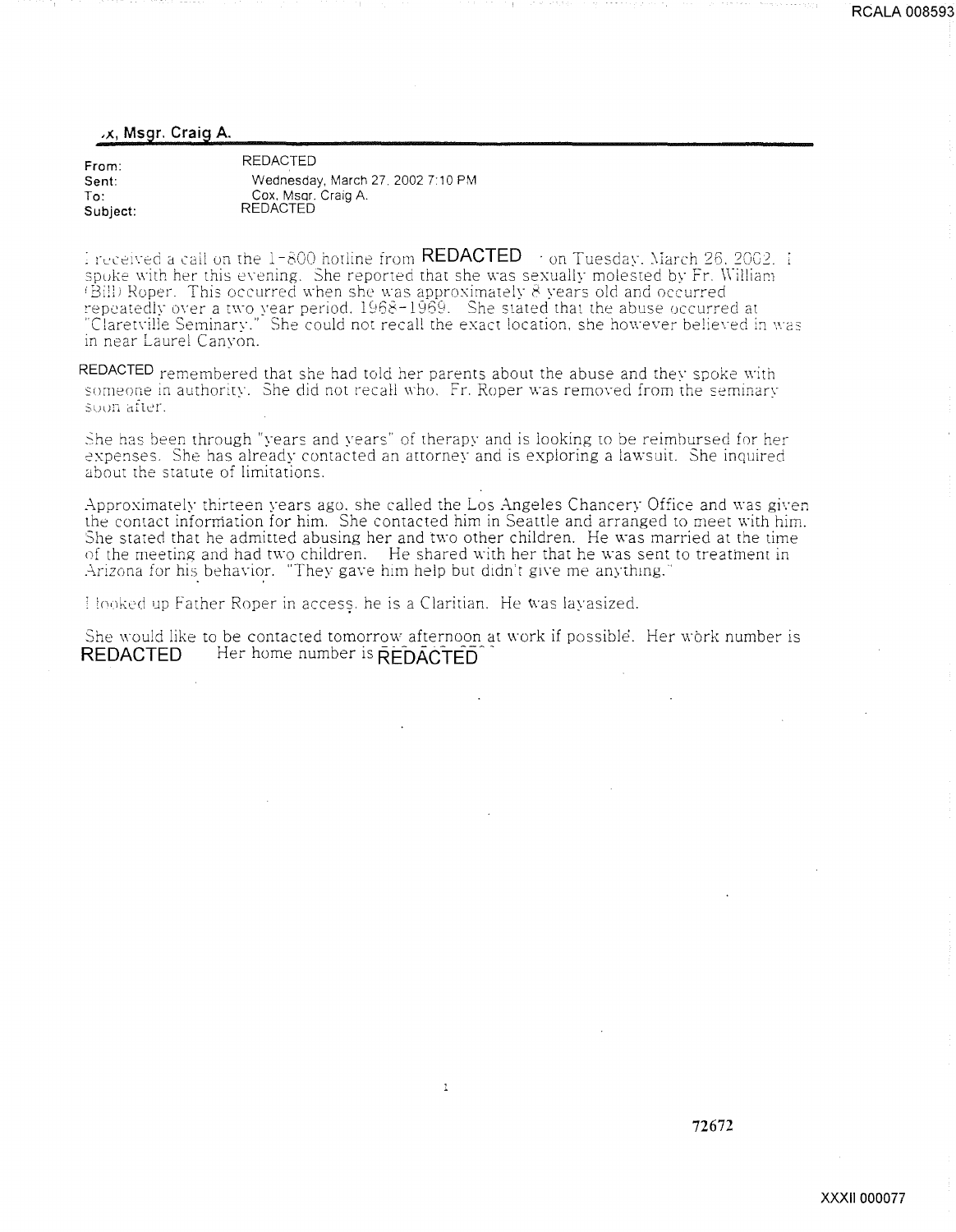## **CLARETIAN MISSIONARIES** PROVINCIAL OFFICE

lL.- ./ ~. *i* / / ' **j.** 

Rev. Msgr. Timothy Dyer Vicar for Clergy Archdiocese of Los Angeles 1531 west Ninth Street Los Angeles, Calif. 90015-1194

Dear Msgr. Dyer,

Enclosed is a letter of response to **REDACTED**  steps we take are self-explanatory in the letter. I see no reason to involve you in this matter at this time. I believe the

If you have any questlons please contact me.

Sincerely in Jesus with Mary, **REDACTED** 

THE CONGREGATION OF SONS OF THE IMMACULATE HEART OF MARY OF THE WESTERN PROVINCE INC 1119 WESTCHESTER PLACE. LOS **ANGELES.** CALIFORNIA 90019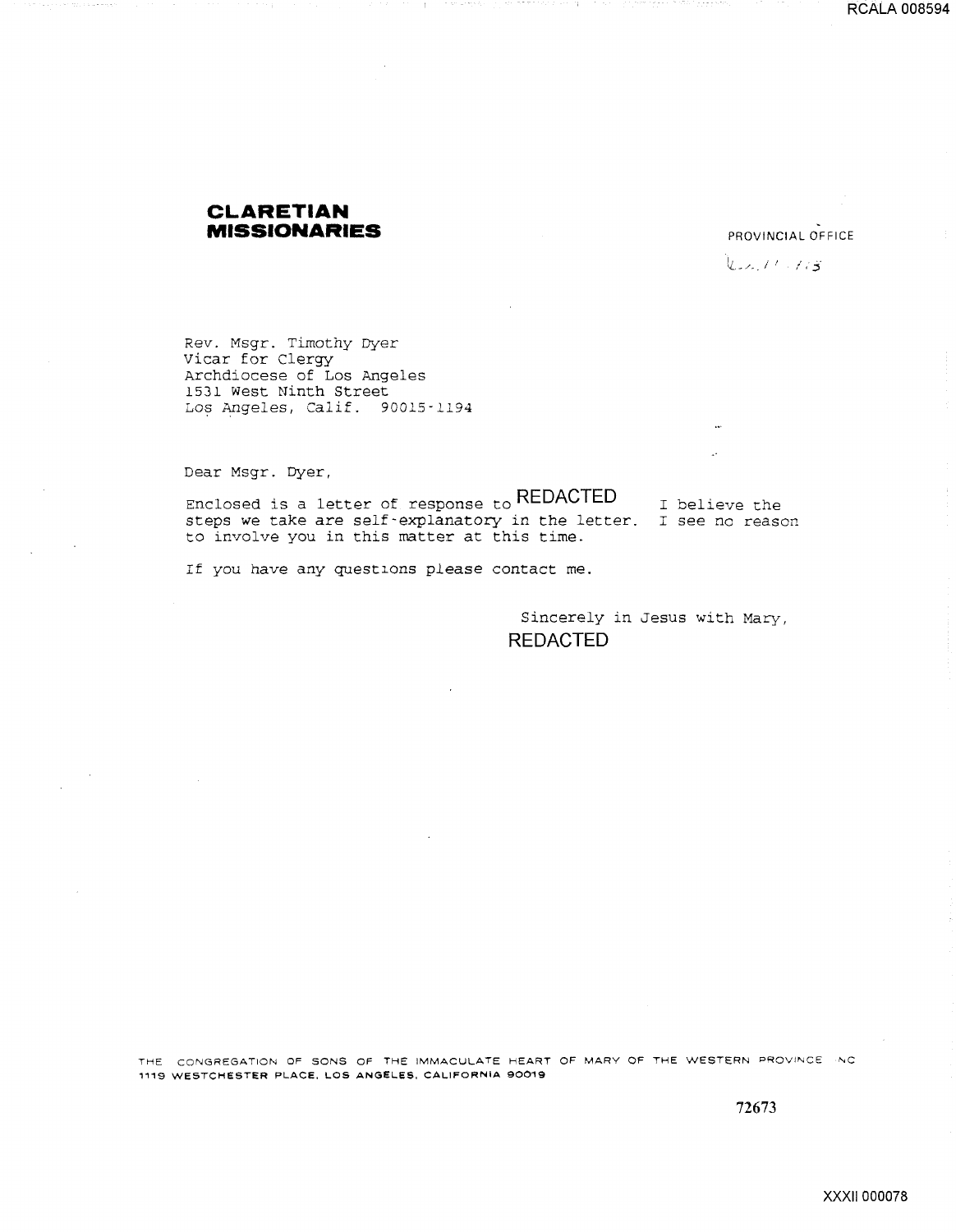



**XXXII 000079**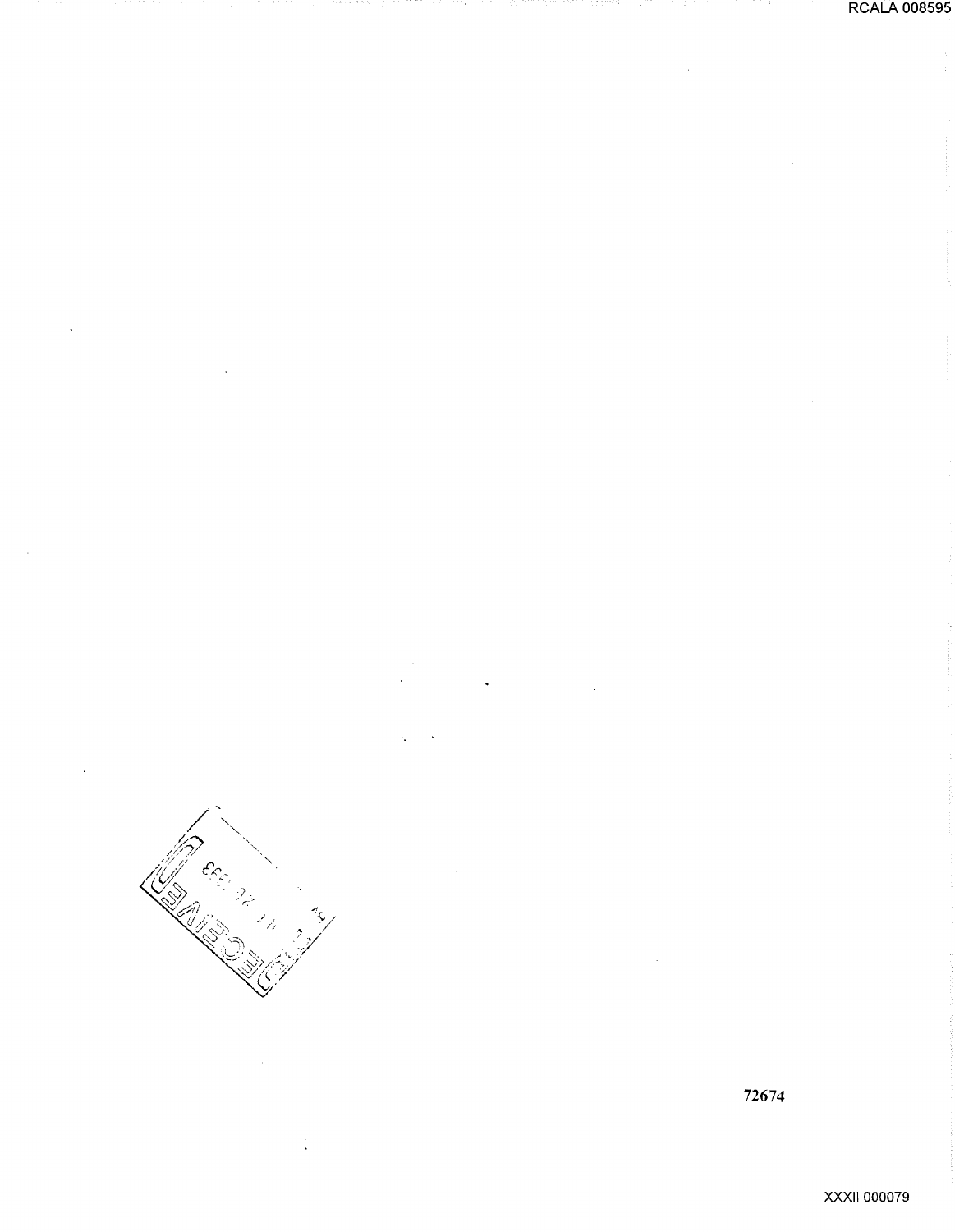RCALA 008596

an namu

| NAME: Kw. Crellian Roper CMF                                                      | $\left(\begin{array}{cc} 1 & 1 \end{array}\right)$ |                                                                                                                                                                                                                                |
|-----------------------------------------------------------------------------------|----------------------------------------------------|--------------------------------------------------------------------------------------------------------------------------------------------------------------------------------------------------------------------------------|
| PERSON MAKING ALLEGATION: _REDACTED                                               | <b>REDACTED</b>                                    | Work                                                                                                                                                                                                                           |
|                                                                                   |                                                    | Home                                                                                                                                                                                                                           |
|                                                                                   |                                                    |                                                                                                                                                                                                                                |
| $\overline{\phantom{a}}$ . The contract of $\overline{\phantom{a}}$               |                                                    |                                                                                                                                                                                                                                |
| and the state of                                                                  |                                                    |                                                                                                                                                                                                                                |
| ARCHDIOCESAN ATTORNEY/INSURANCE NOTIFIED: [date]_________________________________ |                                                    |                                                                                                                                                                                                                                |
| [priest]                                                                          |                                                    | <u> 1989 - John Harry Harry House, ameri</u> kan                                                                                                                                                                               |
| [for others]                                                                      |                                                    | and a strong process of the company of the company of the company of the company of the company of the company of the company of the company of the company of the company of the company of the company of the company of the |
| <b>FERSONS:</b>                                                                   |                                                    |                                                                                                                                                                                                                                |
| ADVOCATES/ATTORNEY: CONTRACTOR CONTRACTOR                                         |                                                    |                                                                                                                                                                                                                                |
| CASE CHRONOLOGY:                                                                  |                                                    |                                                                                                                                                                                                                                |
| <b>DATE</b>                                                                       |                                                    |                                                                                                                                                                                                                                |
|                                                                                   |                                                    |                                                                                                                                                                                                                                |
|                                                                                   |                                                    |                                                                                                                                                                                                                                |
|                                                                                   |                                                    |                                                                                                                                                                                                                                |
|                                                                                   |                                                    |                                                                                                                                                                                                                                |
|                                                                                   |                                                    |                                                                                                                                                                                                                                |
|                                                                                   |                                                    |                                                                                                                                                                                                                                |

- 1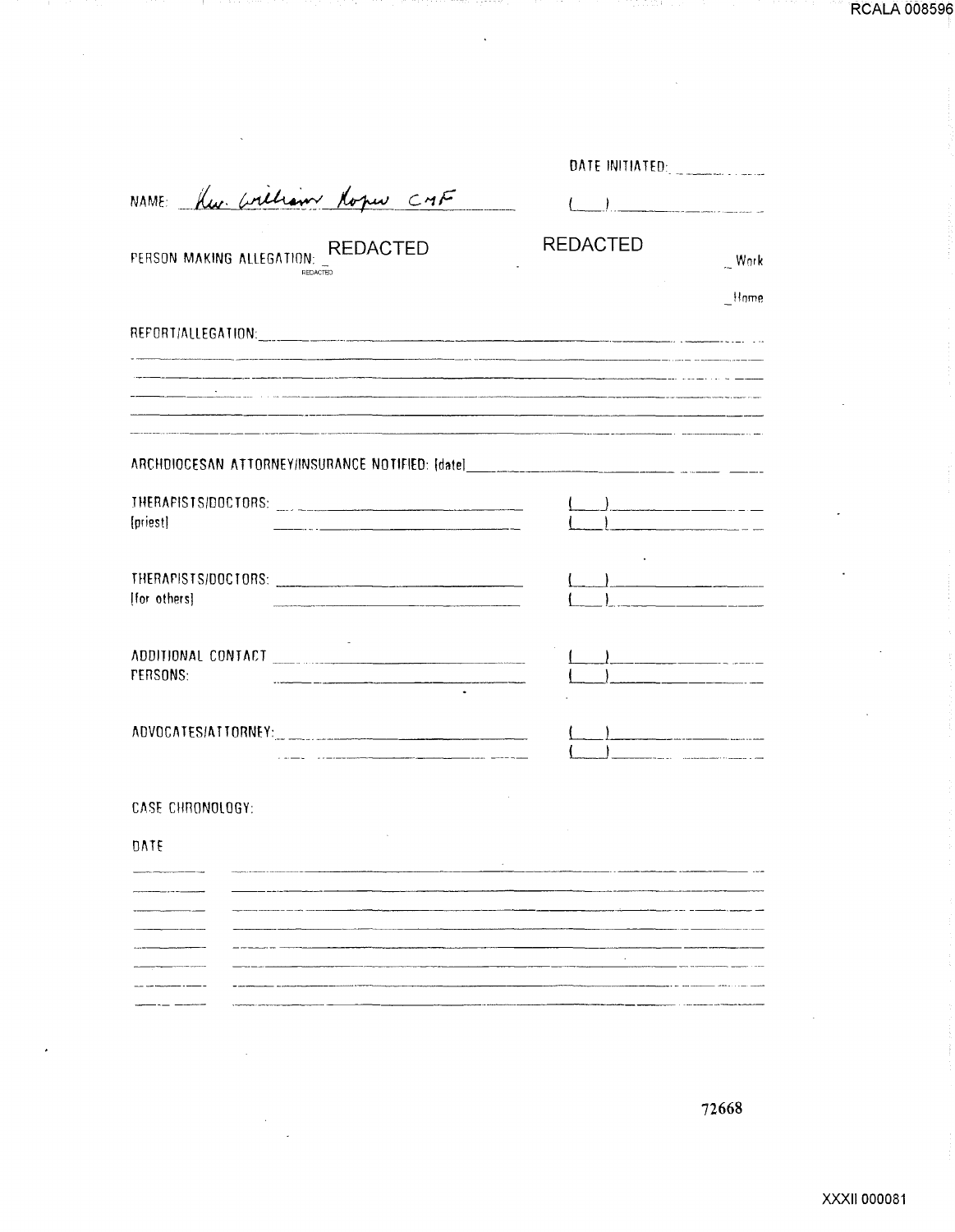19 - 539

|                   | <b>Contract</b> |
|-------------------|-----------------|
|                   |                 |
|                   | ————            |
|                   |                 |
| ________          |                 |
|                   |                 |
| <b>Contractor</b> |                 |
|                   |                 |
|                   |                 |
|                   |                 |
|                   |                 |
|                   |                 |
|                   | $\sim$          |

-11

#### RECOMMENDATIONS:

 $\sim 10^{-1}$  $\sim$  $\overline{a}$ 

 $\bar{\beta}$ 

AFTERCARE CHRONOLOGY:

**DATE** 

72669

 $\hat{\boldsymbol{\beta}}$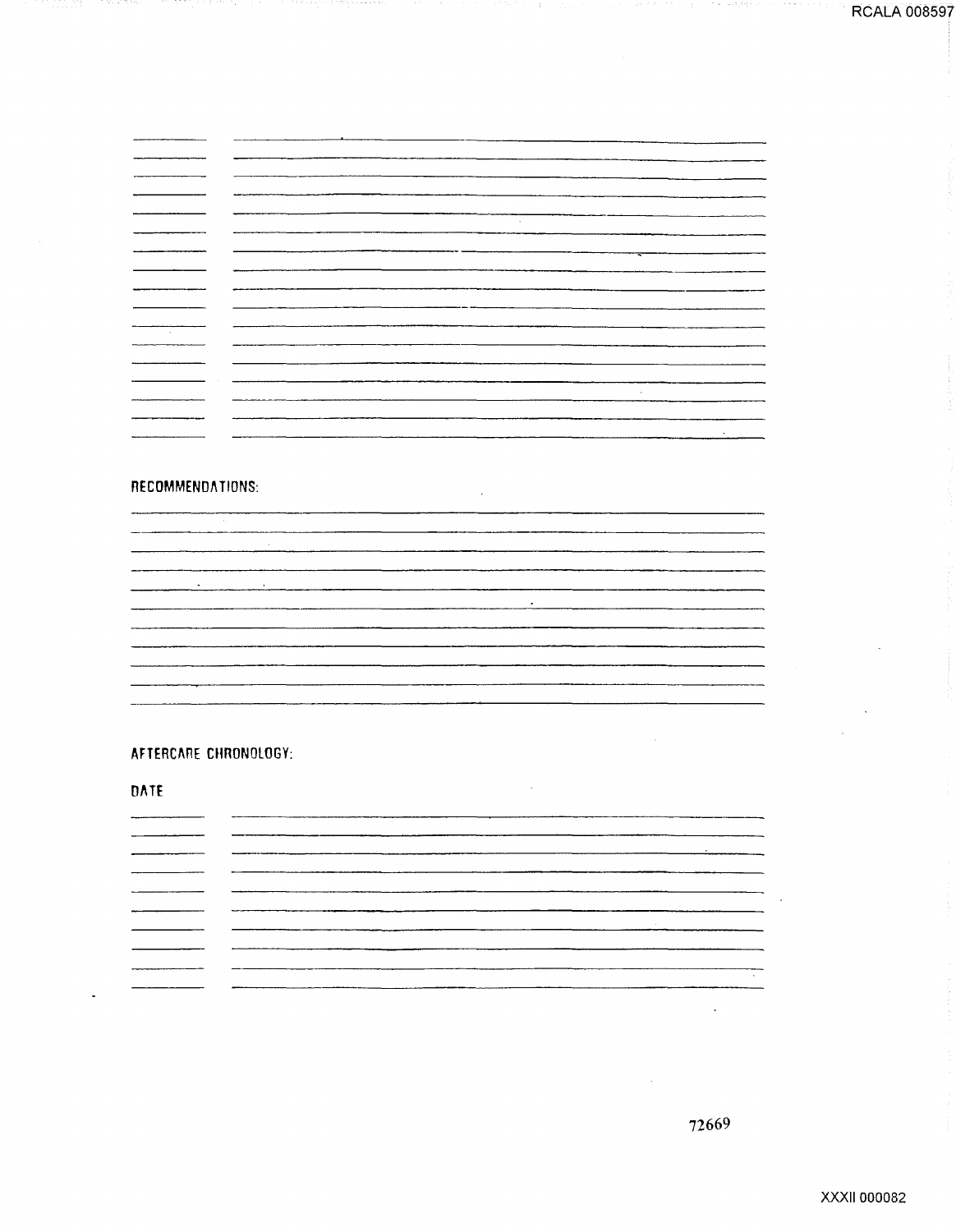



Archdiocese of los Angeles

·------·-----

 $Off$ ce  $\sim$ Vicar for Clergy  $-213 + 637$  7284  $3.4.24$  $\sqrt{t}$ istar $\pm$ Boutevard

Los Angeles California ')l)Q!O! 24i

March 28, 2002

## REDACTED

Claretian Provincial Office 1119 Westchester Place Los Angeles. CA 90019

Dear Father Lozano:

On Tuesday, March 26, we received a message on our Archdiocesan sexual abuse hot line.<br>REDACTED spoke to the person REDACTED- REDACTED . . spoke to the nerson and obtained information regarding her claims. He is a brief summary of Doctor REDACTED report:

i received a call on the  $i$ -S00 hotiine from Ms. REDACTED on Tuesday, March 26, 2002. I spoke with her this evening. She reported that she was sexually molested by Fr. William (Bill) Roper. This occurred when she was approximately 8 years old and occurred repeatedly· over a two-year period, I 968-1969. She stated that the abuse occurred at "Ciaretvilie Seminary."

REDACTED remembered that she had told her parents about the abuse and they spoke with someone in authority. She did not recall who. Fr. Roper was removed from the seminary soon after. She has been through "years and years" of therapy and is looking to be reimbursed for her expenses. She has already contacted an attorney and is exploring a lawsuit.

Approximately thirteen years ago, she called the Los Angeles Chancery Office and was given contact information for Father Roper. She contacted him in Seattle and arranged to meet with him. She stated that he admitted abusing her and two other children. He was married at the time of the meeting and had two children. He shared with her that he was sent to treatment in Arizona for his behavior. "They gave him help but didn't give me anything."

It is my understanding that Father Roper was eventually laicized.

I will be calling REDACTED. today to inform her that I am passing this information on to you. I will give her your name and address and phone, as well as let her know that someone from yourt office will be in touch with her shortly. Since Father Roper was a Claretian, and since Claretville was an apostolate of your community. I trust that you will extend pastoral care to this woman and offer whatever assistance is appropriate to assist her in her healing. Her phoneREDACTEDREoAcTEo REDACTED

72670

Pastoral Regions: Our Lady of the Angels San Fernando San Gabriel San Pedro Santa Barbara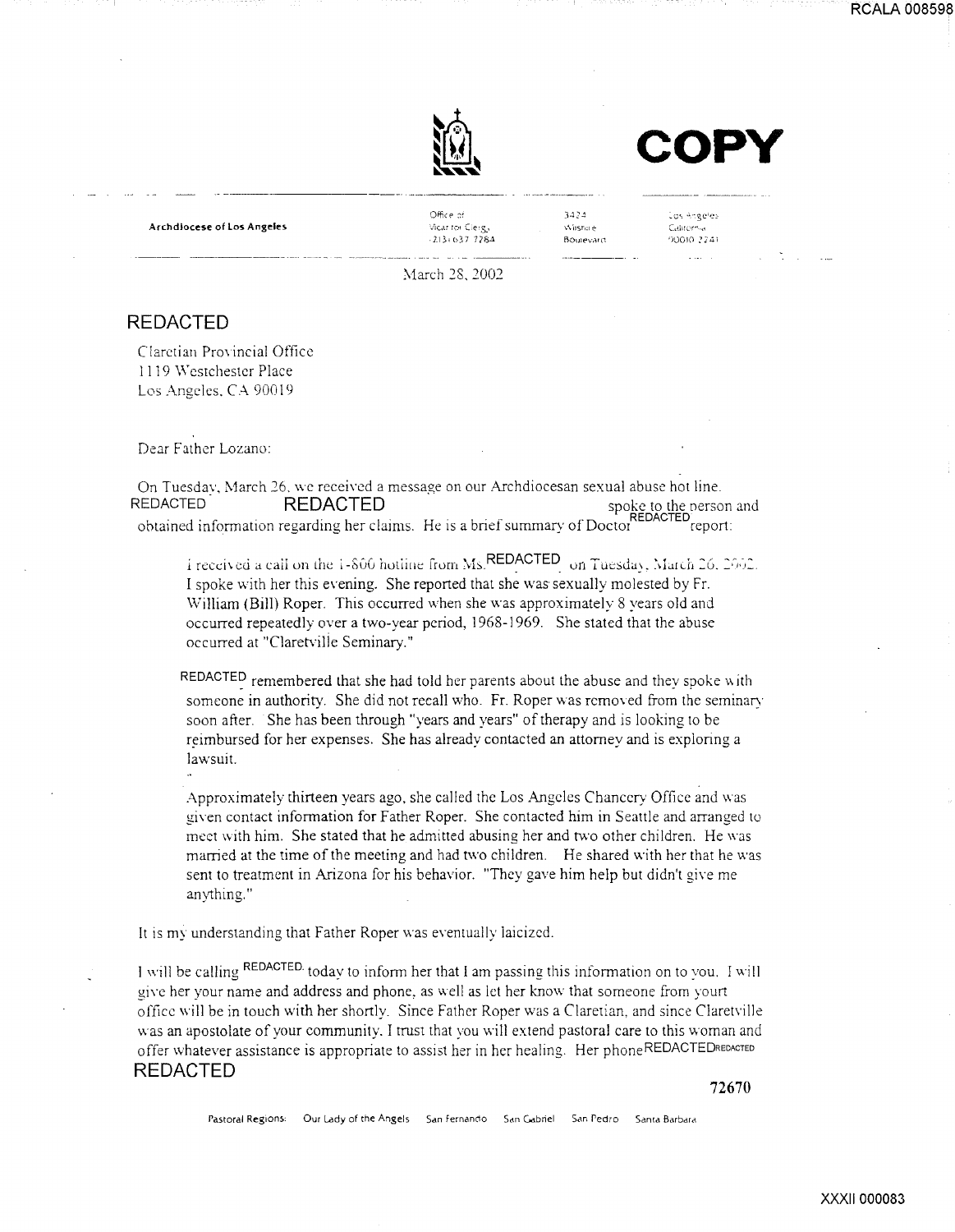Would you please be so kind as to keep us informed about this matter.

May God continue to bless you in your very challenging role of leadership. Thank you for the ministry of the Claretians here in the Archdiocese.

Sincerely yours in Christ.

 $\mathbb{C}/\mathbb{C}$ 

Monsignor Craig A. Cox, J.C.D.

#### **REDACTED**  $cc$ :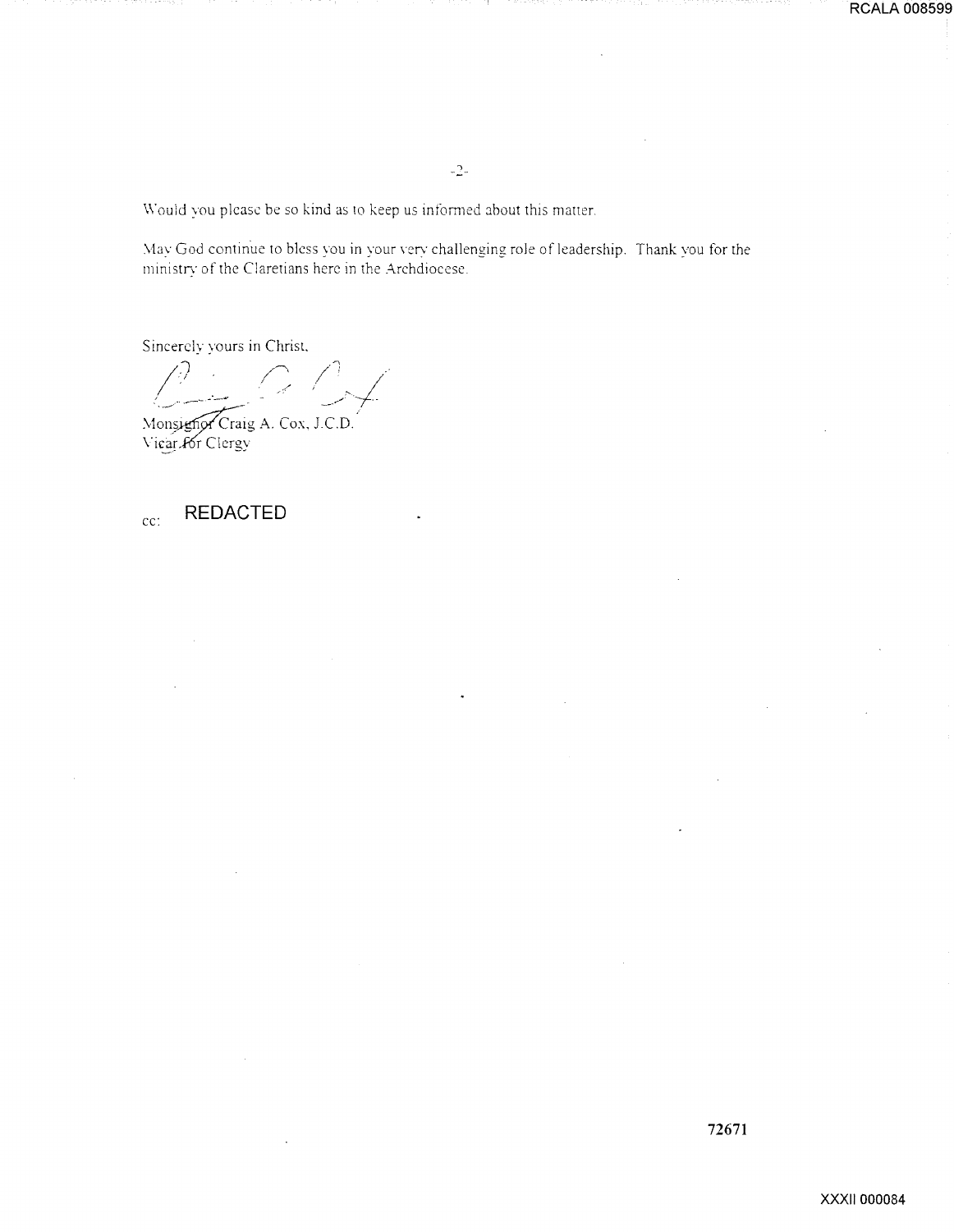$\mathbf{r}$ 



**COPY** 

Archdiocese of Los Angeles

Office of VIcar for Clergy (213)637-7284

3.424 Wilshire Boulevard

Los Angeles California 90010-2241 --------------· ·--···----

March 28, 2002

## REDACTED

Claretian Provincial Office 1119 Westchester Place Los Angeles, CA 90019

. <sub>Dear</sub>REDACTED

On Tuesday, March 26, we received a message on our Archdiocesan sexual abuse bot line. REDACTED **•.** spoke to the person and **the person and** obtained information regarding her claims. He is a brief summary of **REDACTED** ...... report:

I received a call on the 1-800 hotline from REDAGTED. ·on Tuesday, March 26, 2002. I spoke with her this evening. She reported that she was sexually molested by Fr. William (Bill) Roper. This occurred when she was approximately 8 years old and occurred repeatedly over a two-year period, 1968-1969. She stated that the abuse occurred at "Claretville Seminary."

REDACTED remembered that she had told her parents about the abuse and they spoke with someone in authority. She did not recall who. Fr. Roper was removed from the seminary soon after. She bas been through "years and years" of therapy and is looking to be reimbursed for her expenses. She has already contacted an attorney and is exploring a lawsuit.

Approximately thirteen years ago, she called the Los Angeles Chancery Office and was given contact information for Father Roper. She contacted him in Seattle and arranged to meet with him. She stated that he admitted abusing her and two other children. He was married at the time of the meeting and bad two children. He shared with her that he was sent to treatment in Arizona for his behavior. "They gave him help but didn't give me anything."

It is my understanding that Father Roper was eventually laicized.

I will be calling REDACTED today to inform her that I am passing this information on to you. I will give her your name and address and phone, as well as let her know that someone from yourt office will be in touch with her shortly. Since Father Roper was a Claretian, and since Claret ville was an apostolate of your community, I trust that you will extend pastoral care to this woman and offer whatever assistance is appropriate to assist her in her healing. Her phone REDACTED REDACTED 35987